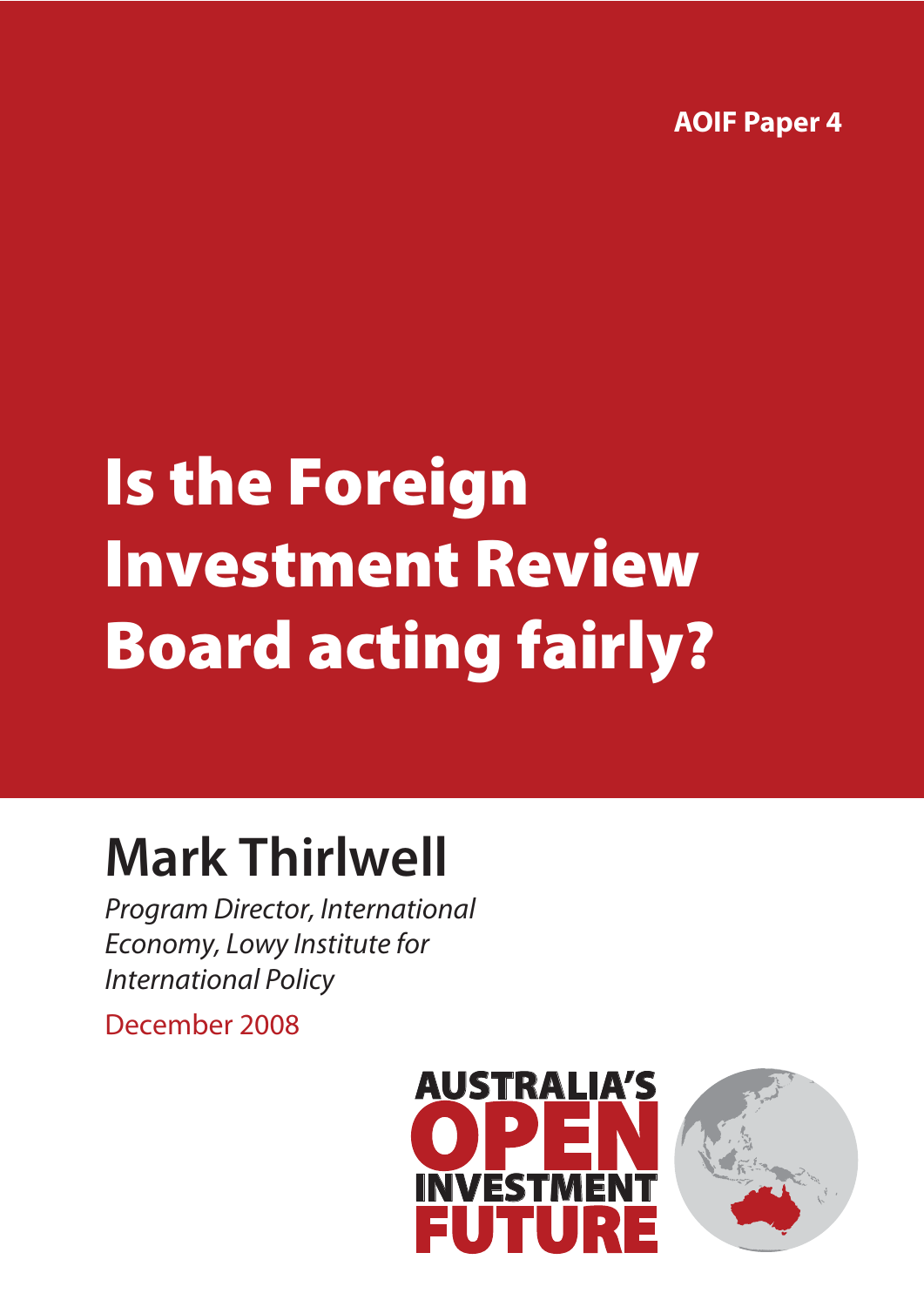#### **Is the FIRB acting fairly?**

#### **Andrew Shearer and Mark Thirlwell**

#### **Lowy Institute for International Policy, Sydney**

Australia's foreign investment regime is once again the subject of controversy. In the past, high profile bids by Shell for Woodside (in 2001, blocked by then Treasurer Peter Costello) and by Xstrata for WMC Resources (in 2005, approved by Treasurer Costello with conditions) have attracted a great deal of controversy. This year, Treasurer Wayne Swan has been grappling with a surge of Chinese investment into the Australian resources sector.<sup>[1](#page-1-0)</sup> Meanwhile, a general protectionist drift in global ForeignDirect Investment (FDI) policy has emerged at the international level.<sup>2</sup>

#### **Asking the right question**

We have been asked the question, 'Is the FIRB (Australia's Foreign Investment Review Board) acting fairly?' One way to answer that question is to ask whether Australia is living up to its international commitments with regard to foreign investment. The Organisation for Economic Cooperation and Development (OECD), of which Australia is a member, has been at the forefront of efforts to develop international 'rules of the game' for foreign investment and promote fair treatment of foreign investors. The OECD's general investment policy principles are established in the OECD's investment instruments, based on the OECD Code of Liberalisation of Capital Movements (1961) and the OECD Declaration on International Investment and Multinational Enterprises  $(1976,$  revised in  $2000$ ).<sup>[3](#page-1-2)</sup> It is then possible to assess Australia's regime against those principles. However, we think framing the current policy debate in terms of 'fairness' is problematic for at least two reasons.

First, from the point of view of the integrity of the investment regime, 'fairness' is a strange test to set the FIRB. Fairness to whom? To shareholders and/or managers in the companies that are targets of foreign takeovers? To the foreign companies themselves? To Australian citizens? Or all of the above? What happens if being fair to one group of stakeholders means being 'unfair' to another? A better alternative might be to evaluate the FIRB in terms of the stated objective of Australia's foreign investment framework: to protect the national interest.

Second, in practice the FIRB is only one component of Australia's investment framework. Indeed, the Board's functions are advisory only, with responsibility for the government's foreign investment policy overall – as well as for making decisions

<span id="page-1-0"></span><sup>&</sup>lt;sup>1</sup> See for example Matthew Stevens, China faces mining investment curbs. *The Australian*, 26 June 2008. Also Glenda Korporaal, China warns Labor on investment curbs. *The Australian*, 2 July 2008.

<span id="page-1-1"></span><sup>2</sup> David M Marchick and Matthew J Slaughter, *Global FDI policy: Correcting a protectionist drift*. Council Special Report No. 34. New York, Council on Foreign Relations, 2008.

<span id="page-1-2"></span> $3$  The five key principles are (1) non discrimination (foreign investors are to be treated not less favourably than domestic investors in like situations); (2) transparency; (3) progressive liberalisation; (4) standstill (no new restrictions); (5) unilateral liberalisation. See (4) standstill (no new restrictions); (5) unilateral liberalisation. See http://www.oecd.org/dataoecd/0/23/41456730.pdf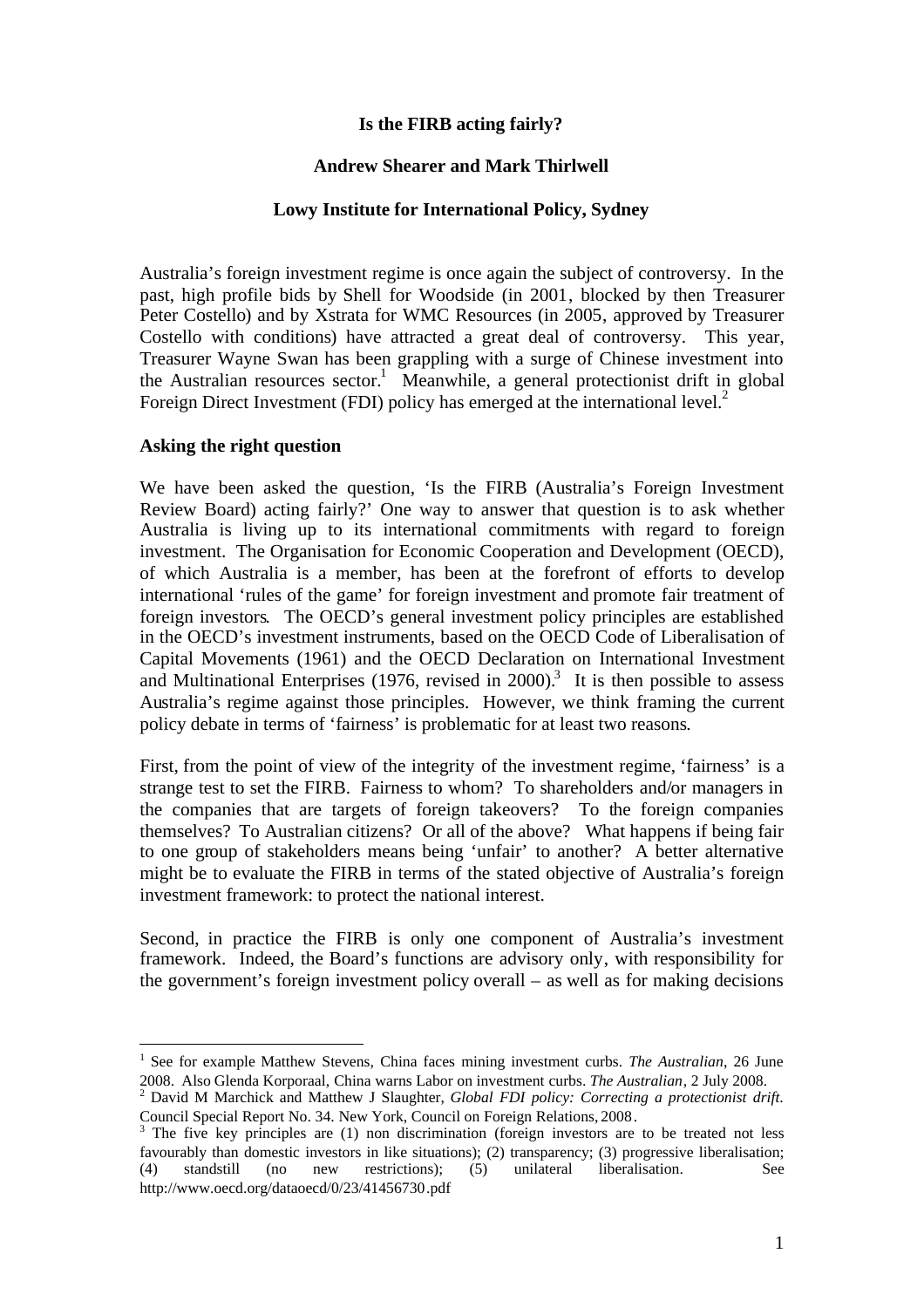on individual proposals - resting with the Treasurer.<sup>[4](#page-2-0)</sup> Ultimately, it is Wayne Swan who has to make the call as to whether a project will go ahead.<sup>[5](#page-2-1)</sup>

These two qualifications argue for a somewhat different question, along the lines of *Can Australia's existing foreign investment regime ensure that Chinese investment in our resources sector is in the national interest?*

The short answer to this question is, yes it can. The longer answer involves the consideration of several elements, including:

- the nature Australia's foreign investment framework in general, and its treatment of government-controlled foreign investment in particular;
- the degree of restrictiveness of Australia's investment framework;
- the concept of the national interest;
- the global context within which Australian investment policy has to operate;
- and the specific context provided by the Australia-China bilateral relationship.

#### **Australia's foreign investment framework**

Foreign investment in Australia is regulated under the Foreign Acquisitions and Takeovers Act 1975 (the FATA) and by the Australian Government's Foreign Investment Policy (the Policy).<sup>[6](#page-2-2)</sup> The Australian Government's approach is to encourage foreign investment consistent with community interests. The Policy acknowledges up front community concerns about foreign ownership of Australian assets.[7](#page-2-3) So one important objective of the Policy is to balance community concern about foreign ownership of Australian assets against what the government recognises asthe *'strong economic benefits'* that the economy receives from foreign investment.

The Policy provides the framework for Government scrutiny of proposed foreign investment while the FATA, together with the Foreign Acquisitions and Takeovers Regulations 1989, sets out which types of foreign investment proposal require notification to or prior approval by the Government, and provides monetary thresholds below which the relevant FATA provisions do not apply. [8](#page-2-4) In addition to

<span id="page-2-1"></span><span id="page-2-0"></span><sup>&</sup>lt;sup>4</sup> See http://www.firb.gov.au/content/who.asp?NavID=48

<sup>&</sup>lt;sup>5</sup> The Treasurer has provided an authorisation (effectively a delegation) to the Executive Member of the FIRB and other senior staff at Treasury's Foreign Investment and Trade Policy Division to make decisions on foreign investment proposals that are consistent with the Policy or do not involve issues of special sensitivity. Around 94% of proposals are decided under this authorisation, predominantly in the real estate sector. Foreign Investment Review Board, *Annual Report 2006-07*. Canberra, 2008.

<span id="page-2-2"></span><sup>6</sup> Greg Golding and Rachael Bassi, *Australian regulation of investments by Sovereign Wealth Funds and State Owned Enterprises*. Paper presented at the conference "Sovereign Wealth Funds in an Evolving Global Financial System" held at the Lowy Institute on 25-26 September 2008 and organised by the Lowy Institute and the Centre for Applied Macroeconomic Analysis in the Australian National University College of Business and Economics. Sydney, 2008.

<span id="page-2-3"></span><sup>7</sup> Australian Treasury, *Summary of Australia's foreign investment policy*. Canberra, Foreign Investment Policy Division, The Treasury, April 2008 .

<span id="page-2-4"></span><sup>&</sup>lt;sup>8</sup> Foreign investment proposals subject to the FATA include acquisitions of substantial interests in an Australian business where the value of its gross assets exceed A\$100 million; proposals to establish new businesses involving a total investment of A\$10 million or more; and takeovers of offshore companies whose Australian subsidiaries or gross assets exceed A\$200 million. A substantial interest occurs when a single foreigner (and any associates) has 15% or more of the ownership or several foreigners (and any associates) have 40% of more in total of the ownership of a corporation, business or trust. As a result of the Australia-United States Free Trade Agreement (AUSFTA), US investors are subject to somewhat higher thresholds than investors from the rest of the world: for example, instead of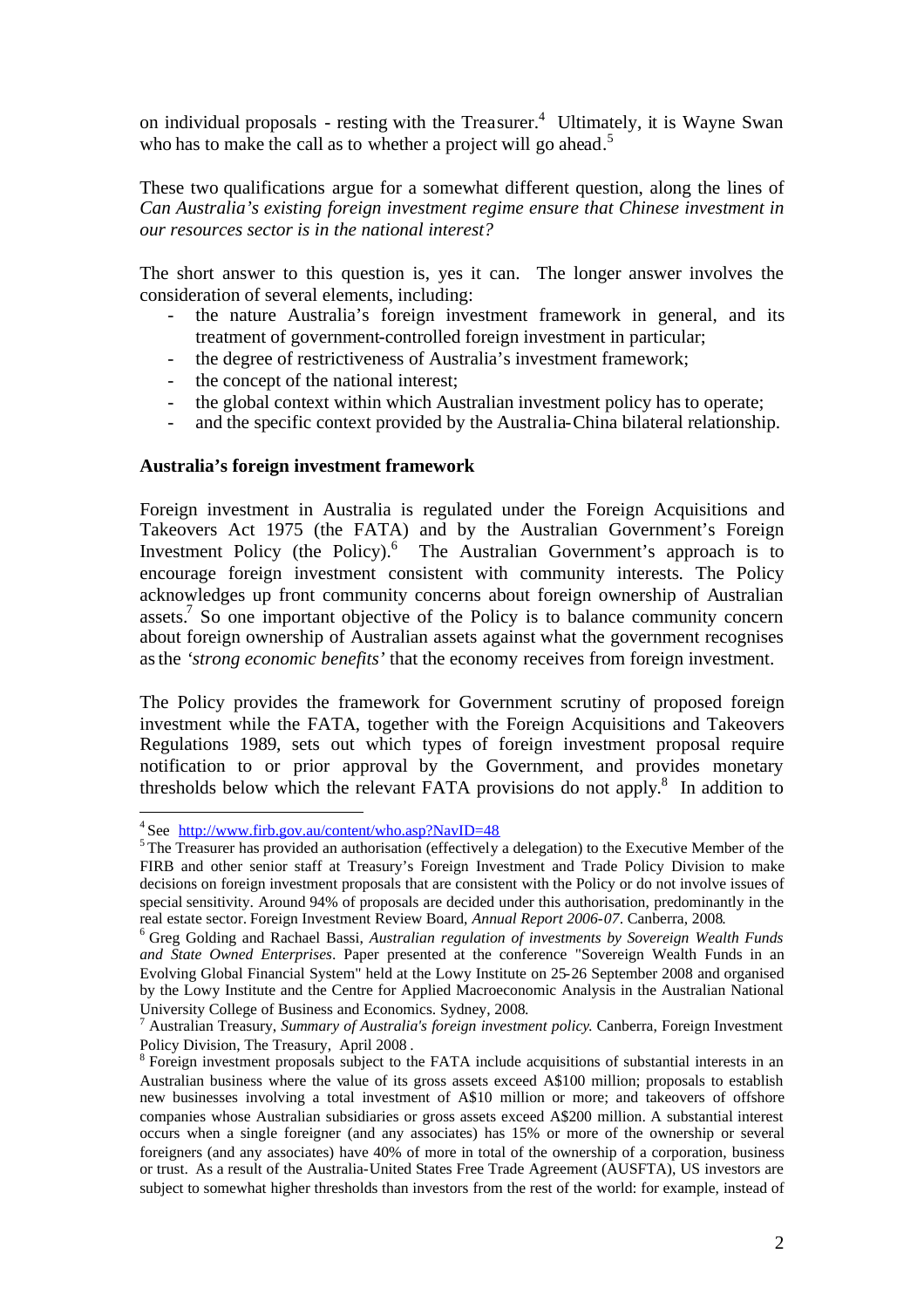the reporting requirements under the FATA, the Policy also imposes additional restrictions on investments by foreign persons in sensitive sectors including banking, civil aviation and airports, shipping, telecommunications and the media.

The FIRB assists the Federal Treasurer exercise his responsibilities for making decisions relating to foreign investment and for administering the Policy. It examines proposals by foreign interests to undertake direct investment in Australia, and makes recommendations to the government on whether those proposals are suitable for approval under the Policy. The FIRB is an administrative body with no statutory existence, and the FATA makes no reference to it. Instead, its role is confirmed by the Policy.[10](#page-3-1)

The requirement for prior approval for larger or more sensitive transactions is intended to allow the Treasurer to assess, on a case-by-case basis, foreign investment proposals against the criterion of the national interest. The FATA does not define the national interest, however, and the Policy merely states that the Government determines what is contrary to the national interest by *'having regard to the widely held community concerns of Australians'*. The legislative intent therefore seems to have been to leave considerable discretion to the Government in defining the national interest.

#### **Dealing with foreign government investment**

Particularly important in the context of the current debate over Chinese investment is the stance that the Policy takes towards investment by foreign governments. It requires prior notification in the case of all investments by foreign government, regardless of the size of the proposal – implicitly recognising that this type of investment raises particular issues and community sensitivities.

Before 17 February 2008, the guidance offered by the Policy on this issue was quite brief, stating only that *'All direct investments by foreign governments or their agencies irrespective of size are required to be notified for prior approval . . . whether the investment is made directly or through a company that is owned 15% of more by a foreign government.'*[11](#page-3-2) On 17 February 2008, however, the Treasurer released a new set of guidelines for foreign government investment proposals – against a backdrop of growing media attention on Chinese investment applications in the resources sector.

A\$100 million, US investors face a threshold of A\$105 million for investments in prescribed sensitive sectors (or for investments by an entity controlled by the US government) and a threshold of A\$913 million in any other case. The AUSFTA sensitive sectors are set out in Attachment C in The Australian Treasury, *Summary of Australia's foreign investment policy*. Canberra, Foreign Investment Policy Division, The Treasury, April 2008

<span id="page-3-0"></span>This account is taken from the description on the FIRB's own web site, at http://www.firb.gov.au/content/who.asp?NavID=48. According to this description, the five functions of the FIRB are: (1) to examine proposals by foreign interests for investment in Australia and make recommendations to government on those proposals; (2) to advise the government on foreign investment matters generally; (3) to foster an awareness, in Australia and abroad, of the government's foreign investment policy; (4) to provide guidance where necessary to foreign investors; and (5) to monitor and ensure compliance with foreign investment policy.

<span id="page-3-1"></span><sup>10</sup> Golding and Bassi, *Australian regulation of investments by Sovereign Wealth Funds and State Owned Enterprises*,

<span id="page-3-2"></span> $11$  Ibid.,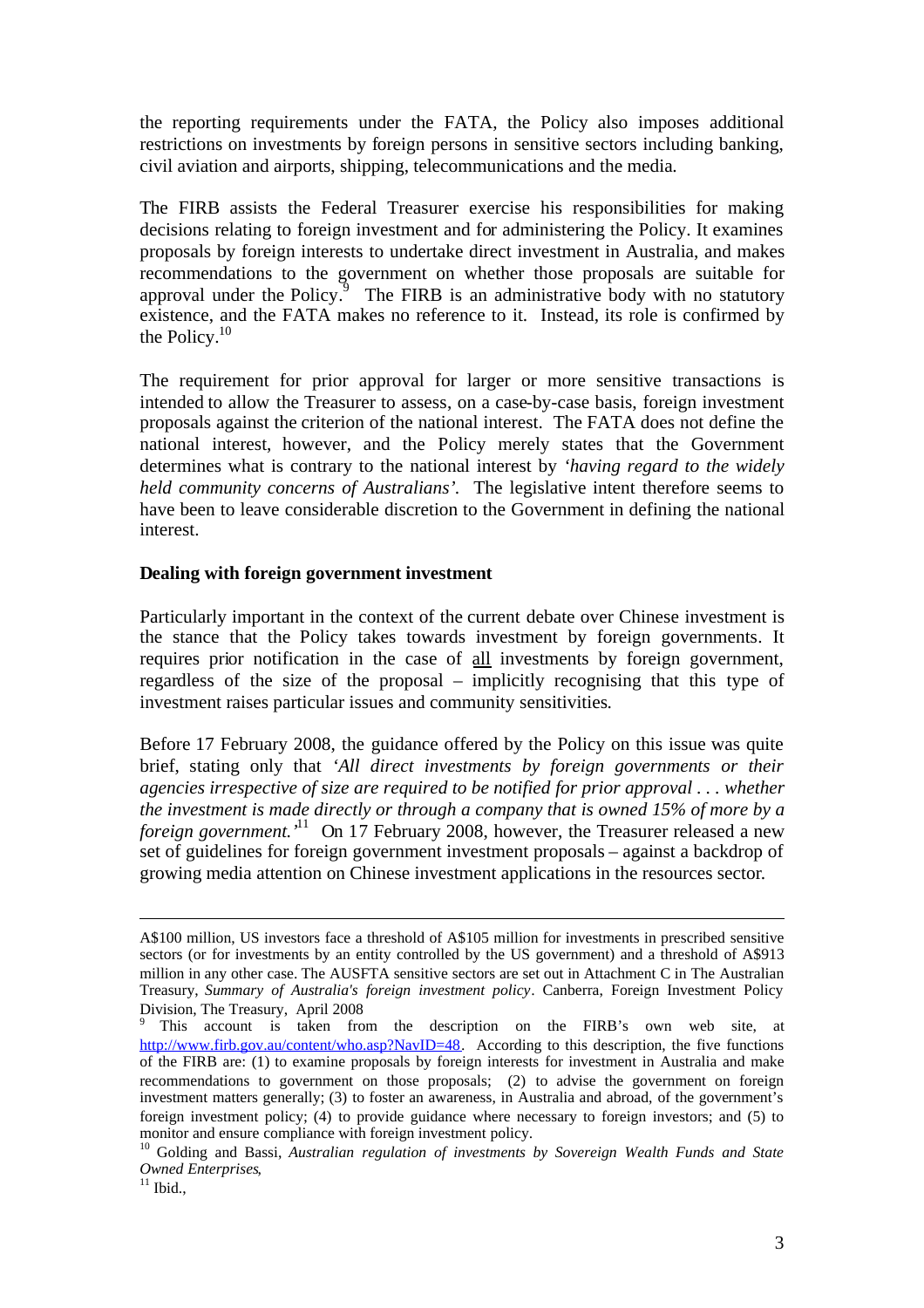The new guidelines state that while proposed investments by foreign governments and their agencies would be assessed on the same basis as private sector proposals, the fact that these investors were owned or controlled by a foreign government raised *'additional factors that must also be examined'* given that *'investors with links to foreign governments may not operate solely in accordance with normal commercial considerations and may instead pursue broader political or strategic objectives that must also be examined.*<sup>'[12](#page-4-0)</sup> The Treasurer listed six issues that would be examined when considering proposed investments by foreign governments and their agencies. The Treasurer will look at the extent to which:

- 1. An investor's operations are independent from the relevant foreign government.
- 2. An investor is subject to and adheres to the law and observes common standards of business behaviour.
- 3. An investment may hinder competition or lead to undue concentration or control in the industry sectors concerned.
- 4. An investment may impact on Australian government revenue or other policies.
- 5. An investment may impact on Australia's national security.
- 6. An investment may impact on the operations and directions of an Australian business, as well as its contribution to the Australian economy and broader community.

In addition, some commentators have claimed to have detected a seventh criterion relating to proposed investments aimed at vertical integration.<sup>[13](#page-4-1)</sup> In a speech given in July 2008, the Treasurer noted that *'our predisposition is to more carefully consider proposals by consumers to control existing producing firms.'[14](#page-4-2)*

#### **How restrictive is Australia's foreign investment regime?**

This foreign investment regime has been the subject of a fair degree of criticism, often relating to a perceived lack of transparency and the alleged vagueness of the 'national interest' criterion. For example, the *Financial Times* newspaper, writing in reference to Xstrata's 2005 bid for WMC Resources, editorialised that *'Other developed countries, including the US, screen inward investments. But few operate regimes that are more opaque, unaccountable or open to political and bureaucratic manipulation.*<sup>[15](#page-4-3)</sup> The same editorial went on to argue that the national interest test was a *'criterion so vague as to justify almost anything'* and concluded that Australia's

<span id="page-4-1"></span><span id="page-4-0"></span><sup>&</sup>lt;sup>12</sup> Attachment A in The Australian Treasury, *Summary of Australia's foreign investment policy*,

<sup>13</sup> See for example Peter Gallagher, Arbitrary approvals hurt us all. *Australian Financial Review*, 26 August 2008. Drysdale and Findlay argue that this step increases the restrictiveness of access to the resource sector by foreign participants. Peter Drysdale and Christopher Findlay, *Chinese foreign direct investment in Australia: Policy issues for the resource sector*. Paper for presentation to Crawford School Public Seminar, Crawford Building, Australian National University, 4 September 2008. Canberra, 2008.

<span id="page-4-2"></span><sup>&</sup>lt;sup>14</sup> Wayne Swan. *Australia, China and this Asian Century*. Speech to the conference "The changing global financial environment: Foreign investment in Australia and China", an Australia China Business Council Forum in collaboration with The Lowy Institute for International Policy and the Faculty of Business and Economics, Monash University. Melbourne, 4 July 2008.

<span id="page-4-3"></span><sup>&</sup>lt;sup>15</sup> Financial Times Editorial Comment, Scrap the Firb. *Financial Times*, 10 February 2005. For a more recent Australian critique, see for example Gallagher, Arbitrary approvals hurt us all.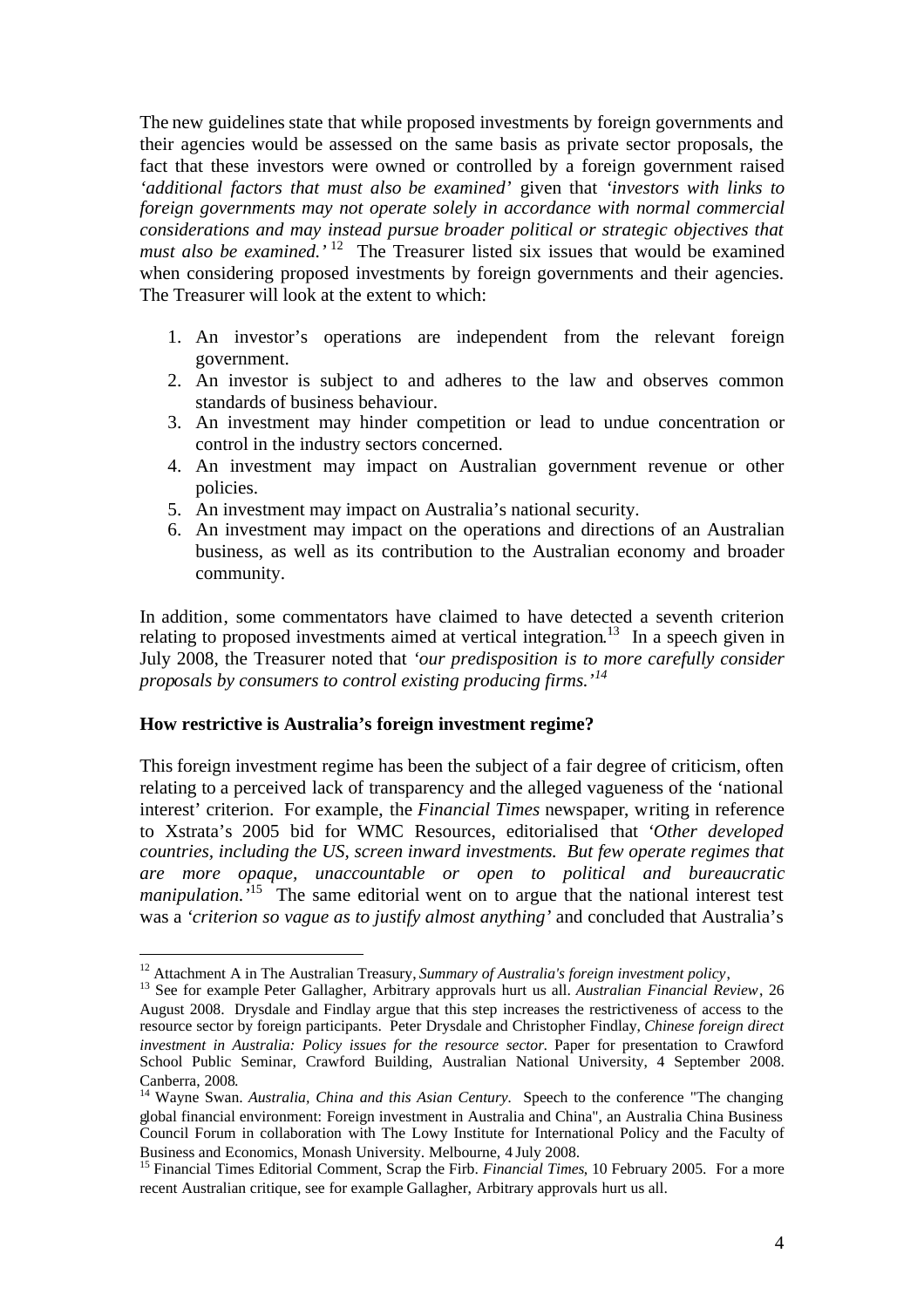system was a *'protectionist relic.'* More recently, a report by consultants ITS Global argued that Australia's regulatory regime is imposing significant economic costs by delaying some foreign investment and prompting the withdrawal of other proposals.<sup>[16](#page-5-0)</sup>

Do these criticisms stack up?

One approach to answering this question is to look at the data provided by the FIRB itself. In 2006-07, 7,025 applications for foreign investment were considered under the Policy and the FATA. Of those, 200 were exempt or not subject to the FATA, 629 were withdrawn, and 6,157 were approved (Table 1). Just 39 were rejected. Of the foreign investment applications decided (proposals either approved or rejected), basically100% were approved by value (Table 2).<sup>17</sup>

| Table 1: Foreign investment applications considered by the FIRB 2001/2-2006/7<br>By number of proposals |        |            |        |        |        |        |  |  |  |
|---------------------------------------------------------------------------------------------------------|--------|------------|--------|--------|--------|--------|--|--|--|
|                                                                                                         | 2001-2 | $2002 - 3$ | 2003-4 | 2004-5 | 2005-6 | 2006-7 |  |  |  |
| Proposals considered                                                                                    | 5,097  | 5,315      | 5,036  | 4,884  | 5,781  | 7,025  |  |  |  |
| % of total                                                                                              | 100    | 100        | 100    | 100    | 100    | 100    |  |  |  |
| Approved unconditionally                                                                                | 1,041  | 1,105      | 995    | 1,127  | 1,386  | 1,520  |  |  |  |
| % of total                                                                                              | 20.4   | 20.8       | 19.8   | 23.1   | 24.0   | 21.6   |  |  |  |
| Approved with conditions                                                                                | 3.405  | 3,562      | 3,452  | 3,233  | 3,800  | 4,637  |  |  |  |
| % of total                                                                                              | 66.8   | 67.0       | 68.5   | 66.2   | 65.7   | 66.0   |  |  |  |
| <b>Total Approved</b>                                                                                   | 4,446  | 4,667      | 4,447  | 4,360  | 5,186  | 6,157  |  |  |  |
| % of total                                                                                              | 87.2   | 87.8       | 88.3   | 89.3   | 89.7   | 87.6   |  |  |  |
| Rejected                                                                                                | 77     | 80         | 64     | 55     | 37     | 39     |  |  |  |
| % of total                                                                                              | 1.5    | 1.5        | 1.3    | 1.1    | 0.6    | 0.6    |  |  |  |
| Withdrawn                                                                                               | 402    | 365        | 319    | 287    | 373    | 629    |  |  |  |
| % of total                                                                                              | 7.9    | 6.9        | 6.3    | 5.9    | 6.5    | 9.0    |  |  |  |
| Exempt                                                                                                  | 172    | 203        | 206    | 182    | 185    | 200    |  |  |  |
| % of total                                                                                              | 3.4    | 3.8        | 4.1    | 3.7    | 3.2    | 2.8    |  |  |  |

Source: Derived from Table 2.1 in Foreign Investment Review Board, *Annual Report 2006-07*. (2008)

| Table 2: Foreign investment applications decided, 2001/2-2006/7 |        |        |        |        |        |        |  |  |  |  |
|-----------------------------------------------------------------|--------|--------|--------|--------|--------|--------|--|--|--|--|
| By A\$ billions                                                 |        |        |        |        |        |        |  |  |  |  |
|                                                                 | 2001-2 | 2002-3 | 2003-4 | 2004-5 | 2005-6 | 2006-7 |  |  |  |  |
| Proposals decided                                               | 118.0  | 85.8   | 99.1   | 119.5  | 85.8   | 156.4  |  |  |  |  |
| % of total                                                      | 100    | 100    | 100    | 100    | 100    | 100    |  |  |  |  |
| Approved unconditionally                                        | 70.2   | 53.5   | 58.9   | 60.4   | 72.5   | 140.3  |  |  |  |  |
| % of total                                                      | 59.5   | 62.4   | 59.4   | 50.5   | 84.5   | 89.7   |  |  |  |  |
| Approved with conditions                                        | 47.7   | 32.2   | 40.1   | 59.1   | 13.3   | 16.1   |  |  |  |  |
| % of total                                                      | 40.4   | 37.5   | 40.5   | 49.5   | 15.5   | 10.3   |  |  |  |  |
| <b>Total Approved</b>                                           | 117.9  | 85.7   | 99.0   | 119.5  | 85.8   | 156.4  |  |  |  |  |
| % of total                                                      | 99.9   | 99.9   | 99.9   | 100.0  | 100.0  | 100.0  |  |  |  |  |
| Rejected                                                        | 0.1    | 0.0    | 0.1    | 0.0    | 0.0    | 0.0    |  |  |  |  |
| % of total                                                      | 0.1    | 0.0    | 0.1    | 0.0    | 0.0    | 0.0    |  |  |  |  |

Source: Derived from Table 2.2 in Foreign Investment Review Board, *Annual Report 2006-07*. (2008)

<span id="page-5-0"></span><sup>&</sup>lt;sup>16</sup> Using 2006-07 data they estimate the economic cost of delayed investment at around A\$4 billion a year and the economic cost of withdrawn investment of A\$1.5 billion a year for a total cost of A\$5.5 billion, or a little over ½% of GDP. ITS Global, *Foreign Direct Investment in Australia - the increasing cost of regulation: Report by ITS Global*. Melbourne, 9 September 2008

<span id="page-5-1"></span><sup>17</sup> Foreign Investment Review Board, *Annual Report 2006-07*,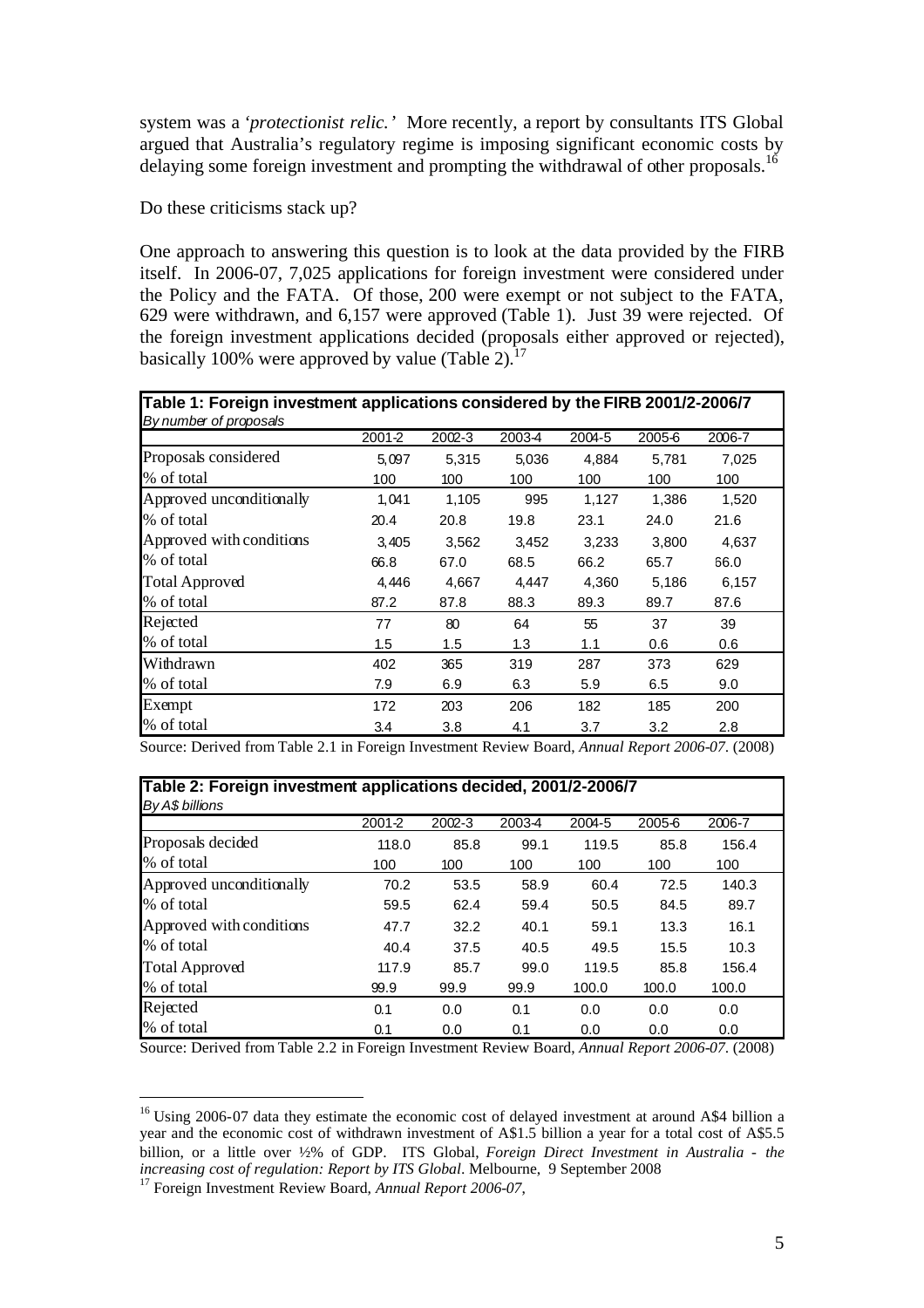On the face of it, then, the FIRB data suggest that the investment review process is not particularly restrictive. However, the data do not really allow us to make this assessment, mainly because we do not know how much investment was not submitted for review that would otherwise have flowed into Australia if it had not been discouraged by the prevailing investment regime.

A slightly different approach is to look at measured *outcomes* in terms of Australia's receipt of inward FDI – such as the country's ranking in global foreign investment inflows. On these measures, Australia does not stand out as an obvious outlier in the way that (say) Japan does. So, for example, ranking countries based on the stock of inward Foreign Direct Investment (FDI) as a share of GDP shows Australia placed around the middle of the pack (Figure 1).<sup>[18](#page-6-0)</sup> However, comparisons of gross FDI inflows or of FDI as a share of GDP do not take into account other factors that might be expected to influence investment including resource endowments, trade barriers and geographical location along with the FDI regulatory environment and the general regulatory environment. For example, one alternative measure which is sometimes cited is UNCTAD's Inward FDI performance index, which ranks countries by the FDI they receive relative to their economic size. It is the ratio of a country's share in global FDI inflows to its share in global GDP.<sup>[19](#page-6-1)</sup> Australia ranks a lowly 131 out of 141 in these rankings. But a glance at some of the countries ranked above Australia suggests that this may not be a particularly helpful measure of Australia's attractiveness as an investment destination: it seems unlikely that Canberra should be seeking to create the investment environment of a Moldova (#19) or a Congo (#33).

Looking at outcomes tells us nothing about a potentially important counterfactual – that is, how foreign investment into Australia might have performed given a different (more liberal) regulatory regime – and hence by implication how the current regime may be altering Australia's relative attractiveness as an investment destination.

One of an extremely small number of studies to attempt this kind of analysis finds that efforts by Australia to reduce its prevailing restrictions on FDI down to the levels prevailing in the United Kingdom would lead to a significant increase in the stock of inwardFDI. $^{20}$  Another attempt to carry out this kind of assessment was conducted with reference to the easing of investment restrictions produced by the AUSFTA. Modelling by the Centre for International Economics, commissioned by the Government, suggested that by raising the notification threshold for US investors in Australia, AUSFTA would not only reduce transactions costs for US investors, but could also contribute to a reduction in the equity risk premium. This in turn was estimated to produce substantial economic gains for Australia, implying that the

<span id="page-6-0"></span><sup>18</sup> FDI data are from UNCTAD, *World Investment Report 2008: Transnational corporations and the infrastructure challenge*. Geneva, United Nations Conference on Trade and Investment, 2008.

<span id="page-6-1"></span>The methodology for the index is available at http://www.unctad.org/Templates/WebFlyer.asp?intItemID=2469&lang=1 and country rankings are available at http://www.unctad.org/Templates/WebFlyer.asp?intItemID=2471&lang=1

<span id="page-6-2"></span><sup>&</sup>lt;sup>20</sup> The measure of FDI restrictiveness is the OECD indicator discussed below. It should also be noted that these kinds of simulations are subject to a number of limitations, including the assumption that changes in policies do not change the estimated average relationships (the Lucas critique) and that the average cross-country relationships are representative of relationships in each country. Giuseppe Nicoletti, Stephen S Golub, Dana Hajkova, Daniel Mirza and Kwang-Yeol Yoo, *The influence of policies on trade and foreign direct investment*. OECD Economic Studies No. 36. Paris, Organisation for Economic Cooperation and Development, 2003. See note 60.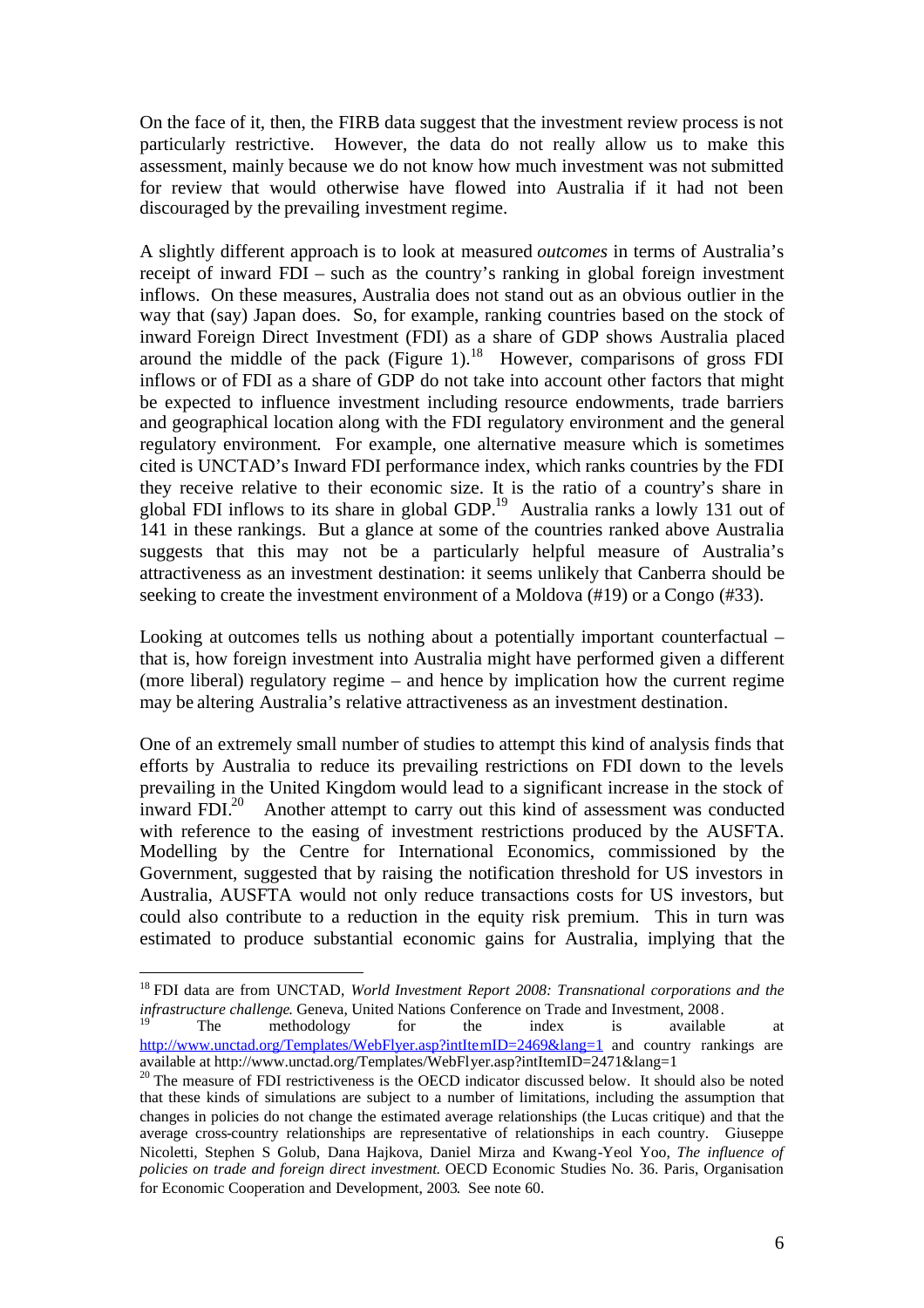existing restrictions might impose significant economic costs in terms of foregone economic welfare.<sup>[21](#page-7-0)</sup> The approach taken by the CIE is controversial, however, and other analysts have argued strongly that treating the change to the FIRB screening process as producing a change in the risk premium is inappropriate; instead, any estimated gains should be restricted to the (far more modest) consequences of the associated decline in transactions costs.[22](#page-7-1)

In the absence of any clear results on the cost of existing restrictions, general surveys of overall investment attractiveness or investment climate tend to show Australia stacking up reasonably well in international terms. So, for example, the 2007 A T Kearney FDI Confidence Index – which surveys executives from companies that together account for about 75% of global FDI flows – ranks Australia in a fairly creditable eleventh place, albeit down from eighth place in 2005 (Figure 2).<sup>[23](#page-7-2)</sup> A more recent survey by UNCTAD looking at the FDI intentions of the world's leading transnational corporations ranks Australia as the ninth most attractive destination in theworld for  $FDI.<sup>24</sup>$ Similarly, Australia scores quite well on the Heritage Foundation's 'Investment Freedom' index, receiving a score of 80 out of a maximum possible score of 100 (Figure 3).<sup>[25](#page-7-4)</sup> Such measures suggest room for improvement, but no drastic failings.

In contrast, a much more negative picture comes from the OECD's FDI regulatory restrictiveness index. This covers 9 sectors (although *not* the resource sector) and 11 sub-sectors and seeks explicitly to measure deviations from 'national treatment' – that is, discrimination against foreign investment. [26](#page-7-5) According to the OECD, Australia's investment regime is one of the most restrictive of any OECD members, and is also restrictive compared to that prevailing in a number of non-members as well: out of the 43 countries ranked by the OECD's index, Australia is categorised as the sixth most restrictive(Figure 4).<sup>27</sup>

<span id="page-7-0"></span><sup>21</sup> See CIE, *Economic analysis of AUSFTA: Impact of the bilateral free trade agreement with the United States*. Canberra, Centre for International Economics, April 2004.

<span id="page-7-1"></span><sup>22</sup> See for example Philippa Dee, *The Australia-US Free Trade Agreement: An Assessment*. Pacific Economic Papers No. 345. Canberra, Australian National University, 2005.

<span id="page-7-2"></span><sup>23</sup> The survey was conducted in July-August 2007. A T Kearney, *New concerns in an uncertain world: The 2007 Foreign Direct Investment Confidence Index*, 2008.

<span id="page-7-3"></span><sup>24</sup> The survey was conducted between April and June 2008. UNCTAD, *World Investment Prospects Survey: 2008-2010*. Geneva, United Nations Conference on Trade and Investment, 2008.

<span id="page-7-4"></span><sup>&</sup>lt;sup>25</sup> The score is a 'measure of the free-flow of capital, especially foreign capital' and is graded on a 0 to 100 scale, where 100 represents the maximum freedom. The Heritage Foundation, *2008 Index of Economic Freedom: The link between opportunity and prosperity.* Washington DC, The Heritage Foundation and The Wall Street Journal, 2008.

<span id="page-7-5"></span><sup>&</sup>lt;sup>26</sup> Restrictiveness is measured on a 0-to-1 scale, with 0 representing full openness and 1 a prohibition of FDI. OECD, OECD's FDI regulatory restrictiveness index: Revision and extension to more economies and sectors, in *International investment perspectives: Freedom of investment in a changing world.* Paris, Organisation for Economic Cooperation and Development, 2007.

<span id="page-7-6"></span> $27$  There are several important qualifications regarding the extent to which these OECD scores capture accurately the overall regulatory environment facing foreign investors. In particular, the measures are limited to overt regulatory restrictions, and as such ignore a potential range of institutional or informal restrictions, such as the nature of corporate governance. They also exclude other policies that indirectly impinge on FDI, including economic and social regulation. The degree of actual enforcement of statutory restrictions is not included in the scores. Finally, the OECD notes that it is possible that some countries may be more open in reporting their restrictions than others, implying that more transparent countries may receive higher scores than non-transparent ones. Ibid.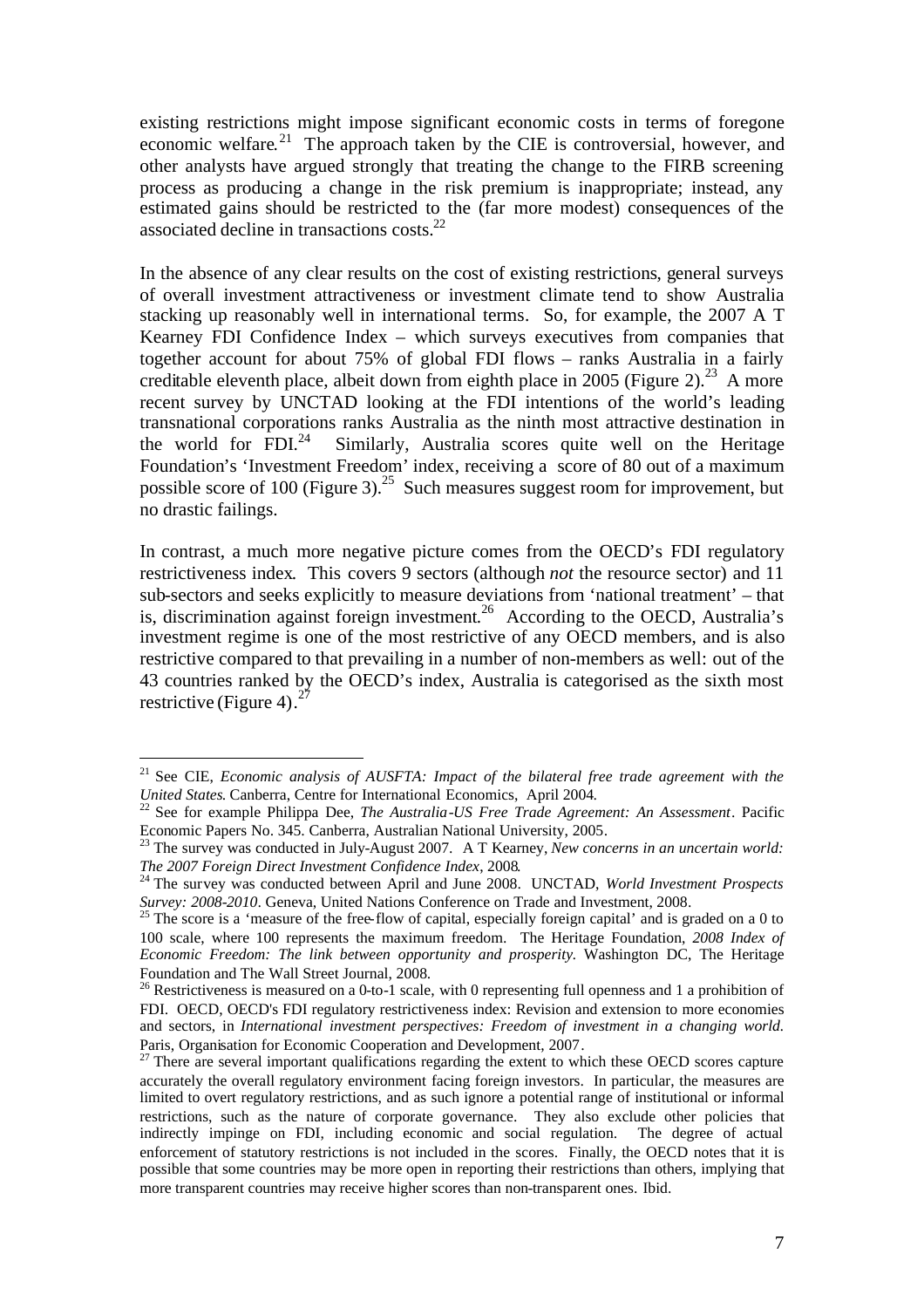#### **Defending and defining the 'national interest'**

We noted above that one criticism levelled at Australia's investment regime is the reliance on a 'vague' national interest test. The ITS Global report cited above, for example, stresses that neither the FATA nor the FIRB provides any guidance as to how the national interest is to be defined. It argues that this means that *'the only substantive constraint on the Government's handling of foreign investment issues is the requirements for democratic accountability, as expressed through the Australian Parliament. This makes all foreign investment issues inherently political . . . foreign investment policy will tend to reflect the views of the median voter, regardless of how much the median voter knows about foreign investment or the economic trade-offs that are involved in restricting it.'* The result, the report argues, is a high level of political uncertainty that discourages foreign investors.

We have already addressed the issue as to whether Australia's foreign investment framework is discouraging capital inflows. We would also differ with the contention that the only constraint facing the government is the Australian Parliament. Australia runs large current account deficits which require external financing, and has done so for nearly all of its history. This means that no Australian government can afford to pursue policies that will scare off foreign investors *en masse*. While acknowledging community concerns the Policy makes clear in its first line that its aim is to encourage foreign investment.<sup>[28](#page-8-0)</sup>

More fundamentally, however, this assessment is mistaken in the assumption that a change to the national interest criterion would somehow remove politics from the equation when it comes to foreign investment. Despite the clear economic benefits of openness to investment flows, foreign investment is a sensitive domestic issue. *The Lowy Institute Poll 2008* (conducted in July) found that 90 per cent of Australians either 'strongly agree' or 'agree' that that the government has a responsibility to ensure major Australian companies are kept in majority Australian control (Figure 5). [29](#page-8-1) There was also overwhelming agreement (85 per cent) that investment by companies controlled by foreign governments should be more strictly regulated than investment by foreign private investors.

#### **Figure 5**



Source: Hanson, *Australia and the World: Public Opinion and Foreign Policy. The Lowy Institute Poll 2008*. (2008)

<span id="page-8-1"></span><span id="page-8-0"></span><sup>28</sup> Australian Treasury, *Summary of Australia's foreign investment policy*,

<sup>29</sup> Fergus Hanson, *Australia and the World: Public Opinion and Foreign Policy. The Lowy Institute Poll 2008*. Sydney, Lowy Institute for International Policy, 2008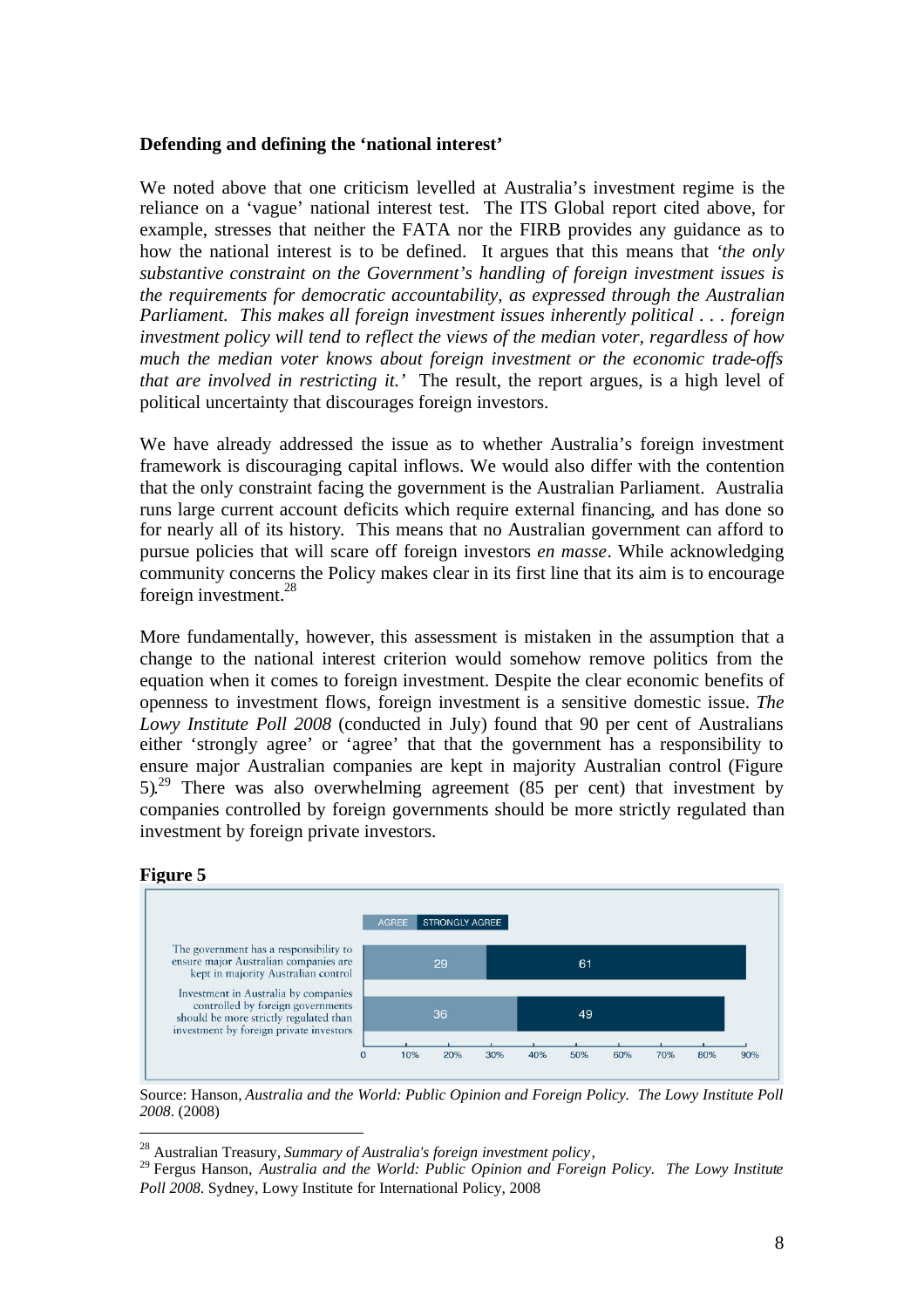Several important implications flow from this.

The first is that no government, no matter how supportive of foreign investment, is going to give up its discretion to review potentially sensitive foreign investment proposals. This is a simple political reality, and applies particularly to applications by government-controlled entities such as state-owned enterprises or Sovereign Wealth Funds (SWFs): 'While SWFs are not new, as they grow in size and importance it seems inevitable that their activities will be subject to increasing scrutiny by the governments and citizens of the countries in which they invest.'[30](#page-9-0)

Nor is this reality confined to Australia. According to Devlin and Brummitt, the German government is reportedly considering legislating to block state-controlled foreign investments; the European Commission is inquiring into whether statecontrolled investment funds from Russia, China and the Middle East threaten Europe's single market; and the United States has revised legislation governing its Committee on Foreign Investment in the United States.<sup>[31](#page-9-1)</sup> This follows the high profile Dubai Ports World and CNOOC/Unocal cases. In that sense the Australian public mood seems to be part of a broader upsurge in investment protectionism, to be discussed below.

Second, rather than dismissing parliamentary accountability as a constraint on foreign investment we would argue that it is legitimate and appropriate for the elected government of the day to be charged with defining the national interest. There should be as much transparency and accountability as possible built into the process. But we would argue that the level of public scrutiny of proposals currently before the FIRB is considerable and that in a rapidly changing international investment environment trying to tie the Treasurer's hands by seeking to codify the national interest would be difficult to achieve and potentially counterproductive. Charging unelected officials with this responsibility certainly does not seem an improvement.

Third, given these political realities supporters of an open investment framework should recognise that sustaining public tolerance for the system overall – a system which approves the overwhelming majority of applications – requires that Government is able to reassure the public that a rigorous process of scrutiny is in place. While this entails an overhead, that may be the price that has to be paid to maintain the credibility and integrity of a relatively open investment regime that is essential for meeting Australia's enduring need for foreign capital.

#### **The national interest and national security**

One important component of the national interest is national security.

<span id="page-9-0"></span><sup>30</sup> Will Devlin and Bill Brummitt, *A few sovereigns more: The rise of Sovereign Wealth Funds*. Canberra, Australian Treasury, 2007

<span id="page-9-1"></span> $31$  Ibid.,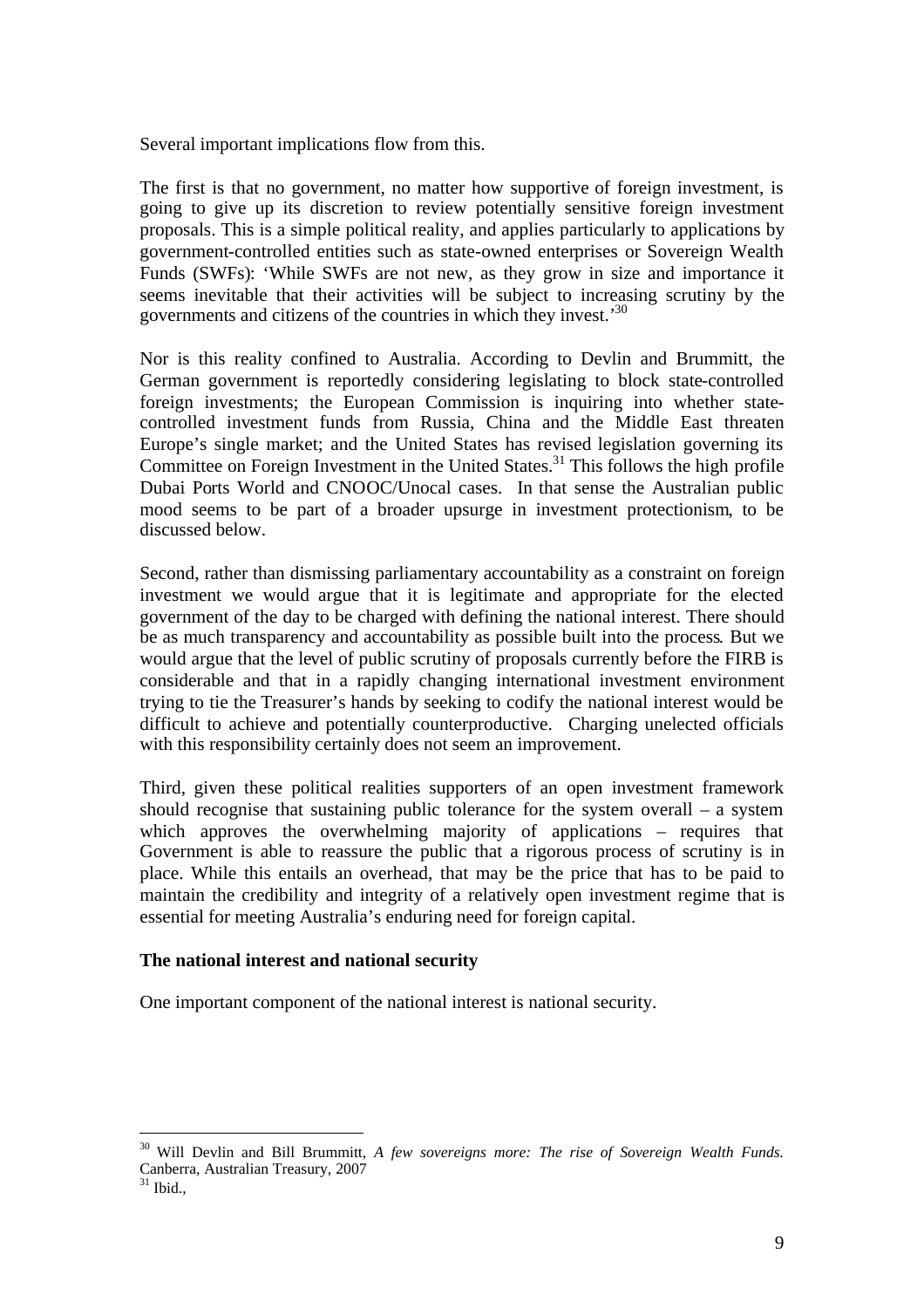The international investment framework recognises that protecting national security is a legitimate concern for and responsibility of national governments. Article 3 of the OECDCode of Liberalisation of Capital Movements provides that:<sup>32</sup>

*The provisions of this code shall not prevent a Member from taking action which it considers necessary for:*

- *i) the maintenance of public order or the protection of public health, morals and safety;*
- *ii) the protection of its essential security interests;*
- iii) *the fulfilment of its obligations relating to international security*.

This principle is reflected in Australia's national investment framework. The *Guidelines for Foreign Investment Proposals* recognise that:

*5. An investment may impact on Australia's national security.*

*The Government would consider the extent to which investments might affect Australia's ability to protect its strategic and security interests.[33](#page-10-1)*

Critics of investment controls argue that the national security exception is a back-door protectionist device, and there is *some* evidence for that. Strikingly, nearly all of the restrictions to international foreign investment regimes imposed in recent years have been justified in terms of national security.<sup>[34](#page-10-2)</sup> So how serious is the threat posed to national security by foreign investment – particularly investment by entities controlled by foreign governments?

The answer depends somewhat on the nature of the threat.

Some investments pose a direct and fairly obvious threat to national security. These include attempts to acquire Australian companies in which reside technologies, capabilities, knowledge or other information that are important to our national security.

A good example is the 2001 acquisition by Singapore Telecom (SingTel), a telecommunications company partly owned by the Singapore government, of Optus (then majority owned by Cable & Wireless). In that case the deal proceeded, but only after a significant delay in the FIRB review process while the companies involved worked to address concerns about the potential for the sale to compromise sensitive defence communications. The Treasurer approved the deal subject to conditions designed to protect Australia's security interests and supported by Australian security agencies, including an agreement between SingTel and Defence on access, performance and security matters.[35](#page-10-3)

<span id="page-10-0"></span><sup>32</sup> OECD, *OECD Code of Liberalisation of Capital Movements, 2007 Update*. Paris, Organisation for Economic Cooperation and Development, 2007

<span id="page-10-2"></span><span id="page-10-1"></span><sup>33</sup> Australian Treasury, *Summary of Australia's foreign investment policy*,

<sup>&</sup>lt;sup>34</sup> Marchick and Slaughter, *Global FDI policy: Correcting a protectionist drift*,

<span id="page-10-3"></span><sup>35</sup> Peter Costello, *Media release by the Former Treasurer Peter Costello No. 060*. Canberra, 22 August 2001.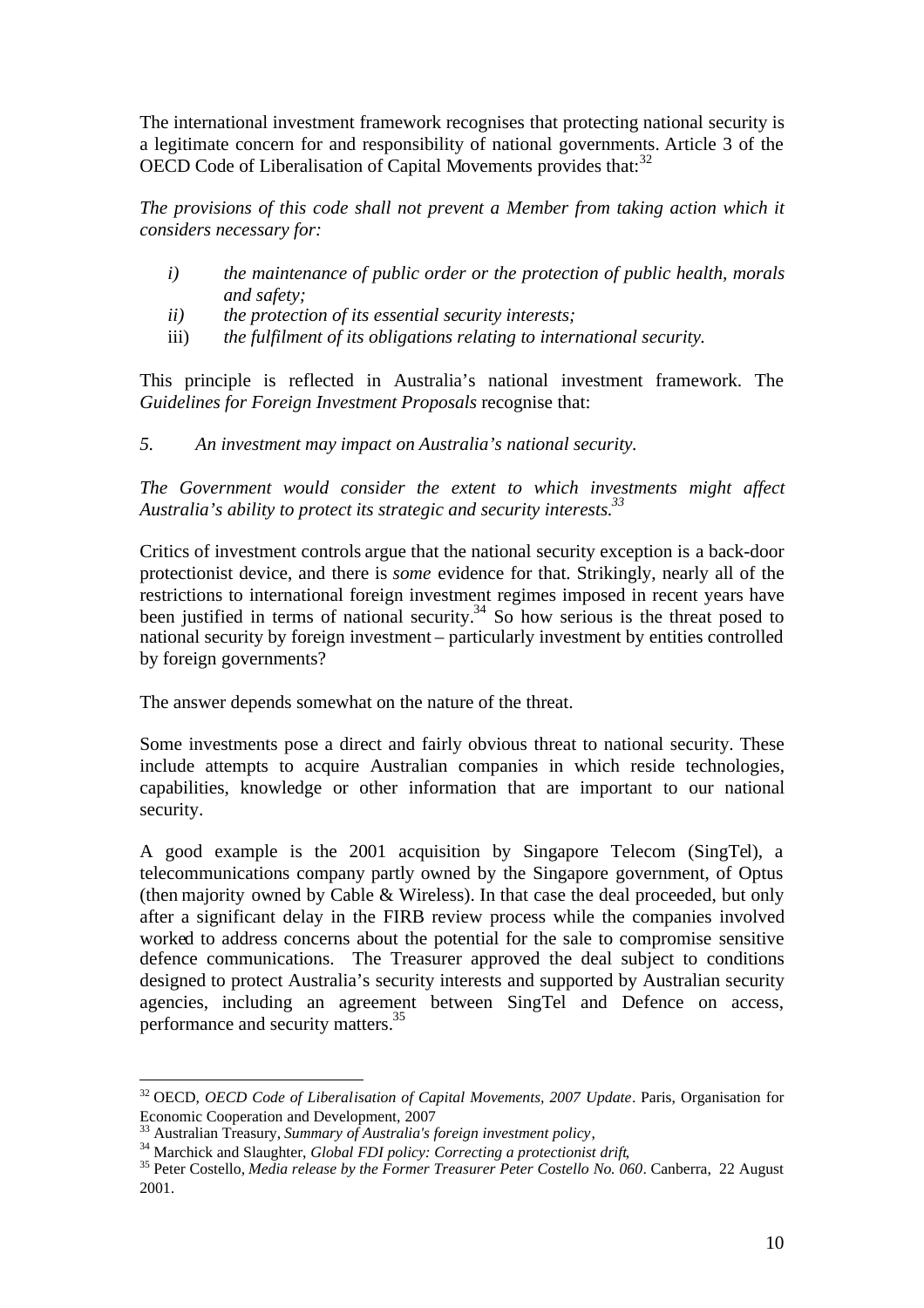While China's investment interest in Australia currently focuses on the resources sector, publicly available information about the scale of Beijing's overseas intelligence-gathering activities suggests that any move by a Chinese governmentcontrolled entity to acquire an interest in Australian sectors such as defence or telecommunications which are sensitive in national security terms should receive very close government scrutiny indeed.[36](#page-11-0)

The OECD's investment instruments recognise that investments by governmentowned entities can raise concerns as to whether their objectives are commercial or driven by political, defence or foreign policy considerations.<sup>[37](#page-11-1)</sup> This risk is also reflected in Australia's guidelines, which recognise that *'investors with links to foreign governments may not operate solely in accordance with normal commercial considerations and may instead pursue broader political or strategic objectives that could be contrary to Australia's national interest.'*[38](#page-11-2)

Some grounds exist for concern about foreign governments using sovereign investment to pursue these non-commercial goals. In a recent statement to the relevant US Congressional subcommittee, Congressmen Manzullo and Marchant stated that *'some SWFs and their governments have challenged US national security interests . . . In particular, the Russian Government's inappropriate use of corporate and capital resources to pursue its international strategic and political objectives . . . should be very alarming.'* [39](#page-11-3) Less alarming but still of concern – and closer to home for Australia – are reports that the purchase of Costa Rican government bonds by China's State Administration of Foreign Exchange (Safe) was in return for Costa Rica severing ties with Taiwan and establishing relations with Beijing.<sup>[40](#page-11-4)</sup> This has been cited as evidence of Beijing's willingness to use financial tools for foreign policy ends.

At least theoretically, government-controlled foreign investors could seek to influence the policies and capabilities of recipient countries by taking direct ownership of strategic sectors or critical infrastructure for the purpose of sabotaging it – or using the threat for coercive purposes. They could also seek to exert leverage over government policy through the threat of investment withdrawal or, more subtly, by coopting domestic interests: subtle forms of pressure are more likely than overt threats because of growing economic interdependence.<sup>[41](#page-11-5)</sup> Moreover, sovereign investment does have negative consequences for the international system, including feeding

<span id="page-11-0"></span><sup>&</sup>lt;sup>36</sup> See for example David Cho and Ariana Eunjung Cha, Chinese spying is a threat, panel says. *Washington Post*, 16 November 2007. Also David J Lynch, Law enforcement struggles to combat Chinese spying. *USA Today*, 22 July 2007.

<span id="page-11-1"></span><sup>37</sup> Australian Parliamentary Library Paper, *Foreign investment rules and Sovereign Wealth Funds*. Canberra, Australian Parliamentary Library, 2008.

<span id="page-11-2"></span><sup>38</sup> See preamble to Attachment A, The Australian Treasury, *Summary of Australia's foreign investment policy*,

<span id="page-11-3"></span><sup>39</sup> Donald A Manzullo and Kenny Marchant, *Statement for the Record Submitted by Congressman Donald A. Manzullo and Congressman Kenny Marchant, 'Sovereign Wealth Funds: New Challenges From A Changing Landscape', Committee on Financial Services Subcommittee on Domestic and International Monetary Policy, Trade and Technology, US House of Representatives,* . Washington DC, 10 September 2008

<span id="page-11-5"></span><span id="page-11-4"></span><sup>40</sup> Jamil Anderlini, Beijing uses forex reserves to target Taiwan. *Financial Times*, 11 September 2008. <sup>41</sup> Brad W Setser, *Sovereign wealth and sovereign power*. Council on Foreign Relations Report No 37. New York, September 2008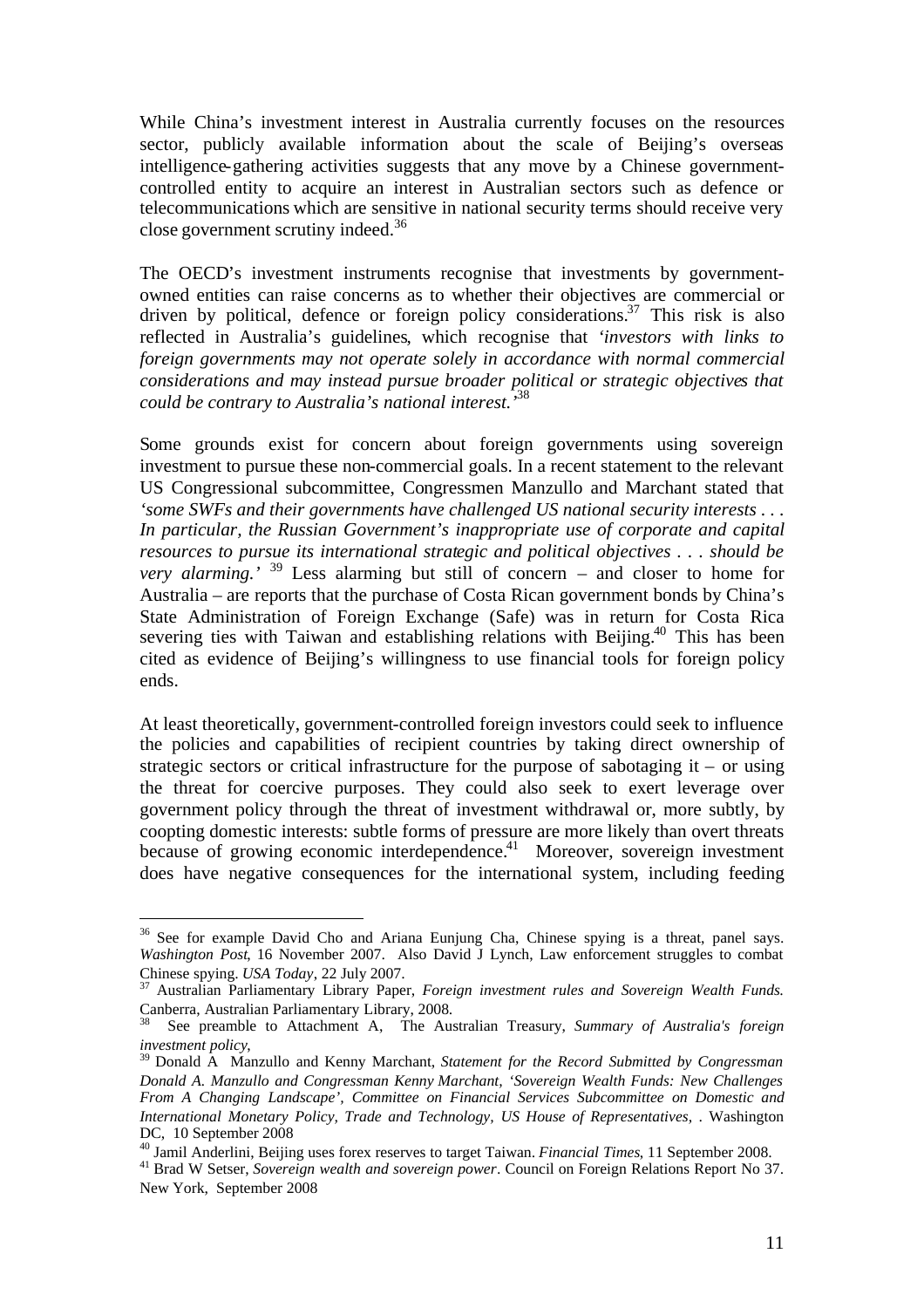growing protectionist sentiment, undermining international financial cooperation and reinforcing authoritarian governments $42$ .

It is ultimately impossible to reach clear-cut decisions about the motivations for investment decisions by government-owned entities. As Edwin Truman has pointed out, SWFs 'are governmental entities, and governments are political.'[43](#page-12-1) Daniel Drezner agrees: 'SWFs are, by definition, extensions of the state. They are therefore viewed as maximising their country's long-term strategic interests rather than as profit-maximising actors.<sup>[44](#page-12-2)</sup> It follows that sometimes decisions on whether to oppose such proposals will also be political decisions. And what applies for SWFs will also apply to other forms of government-controlled investment

On balance, we are inclined not to exaggerate either the national security implications of investment in Australia by foreign government-owned entities or the potential for national security concerns to be abused as a means to block legitimate investment proposals, for several reasons:

- we have not been able to find any example of a significant investment proposal that has been rejected by Australia on national security grounds (in the SingTel case the application was approved subject to certain conditions);<sup>[45](#page-12-3)</sup>
- the proportion of SWF foreign investment targeting strategic sectors globally seems relatively insignificant. A June 2008 study by the Monitor Group found that 'The vast majority of SWF investment has avoided sectors in which foreign government ownership may seem threatening to national security in the recipient country'.[46](#page-12-4) They found that investments in transportation, defence, aerospace and high technology comprised less than one per cent of all purchases;
- even where SWFs have made investment decisions based on criteria other than profit maximisation, there seems to be little evidence that any of these attempts to exercise leverage had any policy effects. This is consistent with the international relations consensus that threats of economic exit work only under a limited set of circumstances and theory suggesting that, as a result of economic interdependence, SWFs lack the capability to coerce the OECD economies. [47](#page-12-5)

<span id="page-12-0"></span><sup>42</sup> Daniel Drezner, *Daniel W. Drezner, Professor of International Politics, The Fletcher School, Tufts University, Testimony before the Subcommittee on Domestic and International Monetary Policy, Trade and Technology, Financial Services Committee, US House of Representatives*. Washington DC, September 2008

<span id="page-12-1"></span><sup>43</sup> Edwin Truman, *Testimony before the Subcommittee on Domestic and International Monetary Policy, Trade and Technology, Financial Services Committee, US House of Representatives,* . Washington DC, 10 September 2008.

<span id="page-12-2"></span><sup>44</sup> Drezner, *Daniel W. Drezner, Professor of International Politics, The Fletcher School, Tufts University, Testimony before the Subcommittee on Domestic and International Monetary Policy, Trade and Technology, Financial Services Committee, US House of Representatives*,

<span id="page-12-4"></span><span id="page-12-3"></span><sup>45</sup> Costello, *Media release by the Former Treasurer Peter Costello No. 060*,

<sup>&</sup>lt;sup>46</sup> William Miracky, Davis Dyer, Drosten Fisher, Tony Goldner, Loic Lagarde and Vicente Piedrahita, *Assessing the Risks: The Behaviours of Sovereign Wealth Funds in the Global Economy*, Monitor Group, June 2008.

<span id="page-12-5"></span><sup>47</sup> Drezner, *Daniel W. Drezner, Professor of International Politics, The Fletcher School, Tufts University, Testimony before the Subcommittee on Domestic and International Monetary Policy, Trade and Technology, Financial Services Committee, US House of Representatives*,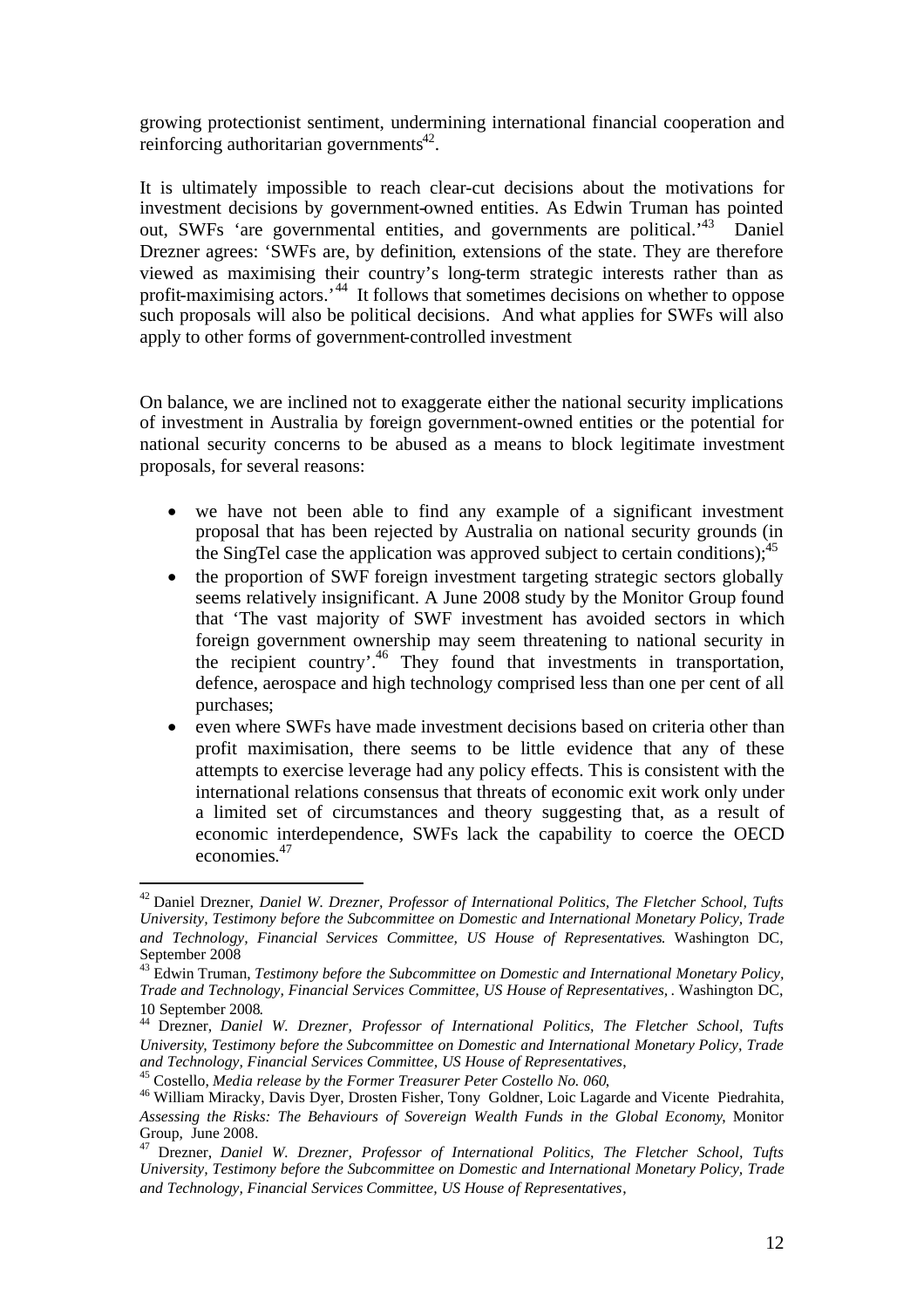Finally, it should be noted that foreign investment can also have significant *benefits* for national security for the target country as well as the source nation, not least because a commitment to international openness may work as an important contributor to regional or even international stabilisation – with the European Union experience as arguably one of the most successful examples of this process.<sup>[48](#page-13-0)</sup>

#### **The changing global environment**

The recent controversy regarding Australia's foreign investment policy regime has to be understood against the backdrop of several developments at the global level.

First, one consequence of the ongoing redistribution of economic power away from both the developed world and from the Atlantic economies is that the developed world is now having to become used to the idea of being a *recipient* of foreign investment from emerging markets in addition to its traditional role of a being a source of investment *into* those same countries.<sup>[49](#page-13-1)</sup>

Second, many emerging markets give the state a relatively large role in their economies. As a result, a large share of the new emerging market outward investment is being funnelled through state-owned enterprises, state-owned banks and SWFs. This has posed a dilemma for developed world policymakers. The latter have told their voters that the private sector, not government, should take the lead in managing most businesses. At the same, time they have stressed the importance of openness to foreign investment. When confronted by government-controlled foreign investment, oneof these propositions has to give. The question is, which one?<sup>50</sup>

This is intensified by a suspicion that government-controlled foreign investors might operate on non-commercial grounds. While defenders of open investment regimes tend to stress that there is no evidence to show malign behaviour by sovereign investors, nevertheless there is evidence that state-controlled investors have motives beyond the commercial, as discussed above.

Third, many developed country governments now face electorates which are increasingly sceptical regarding the benefits of further international economic liberalisation. $51$ 

Finally, the world economy had until relatively recently been experiencing a dramatic resource boom. The resulting surge in commodity prices served to fuel resource insecurity in consuming countries and resource nationalism in producing countries,

<span id="page-13-0"></span><sup>48</sup> See OECD, Freedom of investment, national security and 'strategic' industries: An interim report, in *International investment perspectives: Freedom of investment in a changing world.* Paris, Organisation for Economic Cooperation and Development, 2007.

<span id="page-13-1"></span><sup>49</sup> Malcolm Cook and Mark Thirlwell, *The changing global financial environment: Implications for Foreign Investment in Australia and China. Outcomes Report. Lowy Institute Perspectives. Sydney,* Lowy Institute for International Policy, July 2008.

<span id="page-13-2"></span><sup>50</sup> Mark Thirlwell, Sharing the spoils of China's rise means negotiating some tricky investment twists and turns. *The Australian*, 7 July 2008.

<span id="page-13-3"></span><sup>51</sup> Mark Thirlwell, *Second thoughts on globalisation: Can the developed world cope with the rise of China and India?* Lowy Institute Paper 18. Sydney, Lowy Institute for International Policy, 2007.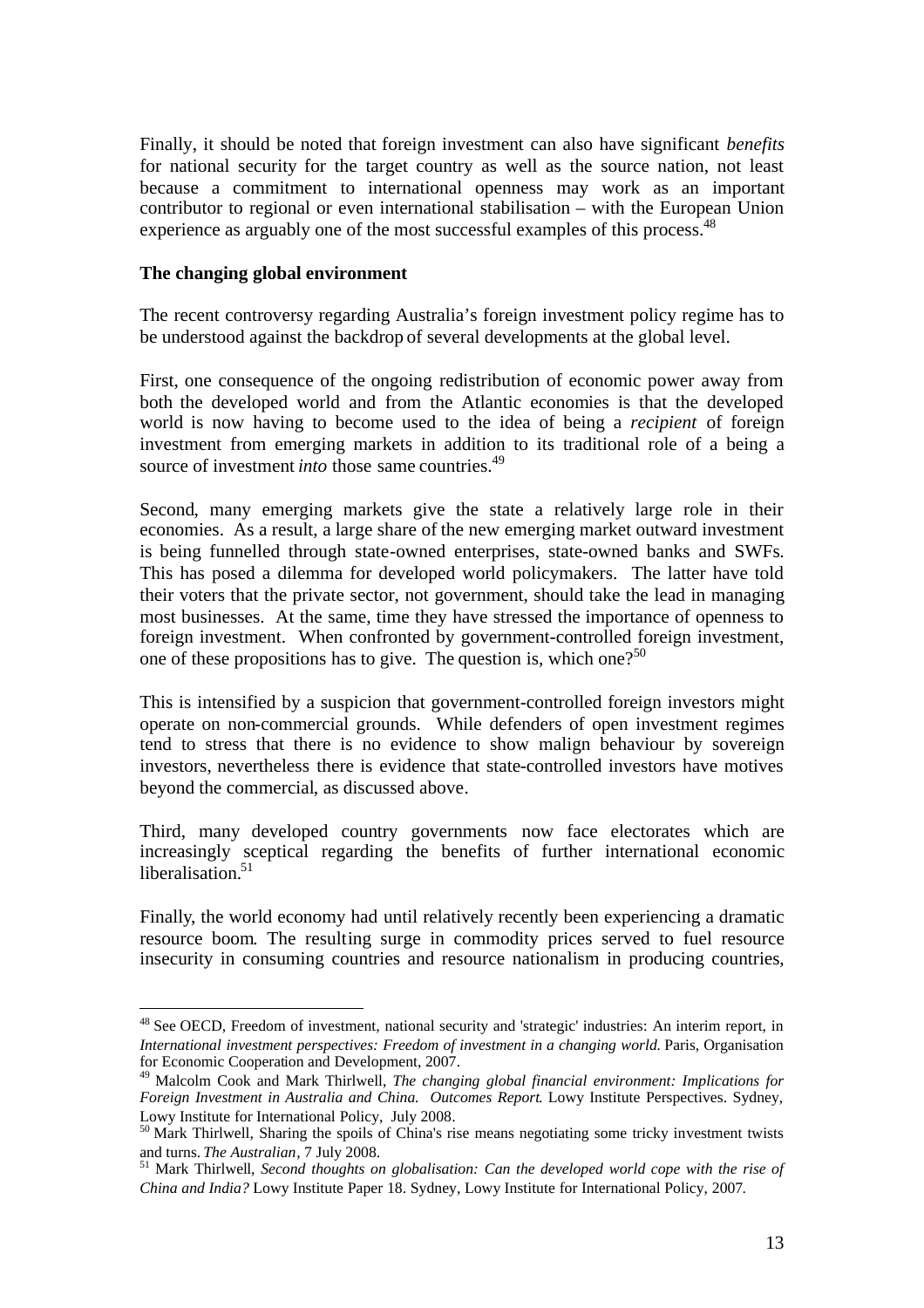simultaneously making the resource sector both an increasingly attractive *and* an increasingly sensitive target for foreign investment.

One consequence of these developments has been an upsurge in 'investment protectionism', as scepticism regarding the benefits of FDI has seen a succession of developed economies tighten their foreign investment laws and declare high-profile assets off-limits to foreign investors.<sup>[52](#page-14-0)</sup>

The intensification of the international financial crisis following the bankruptcy of Lehman Brothers on 15 September 2008 has altered this global environment for foreign investment in at least four important ways.

First, the deepening financial crisis has produced a sharp fall in asset prices and a rise in risk aversion across the world. In the short term, this looks set to reduce the availability of foreign capital. Projections for FDI next year are now being slashed. The OECD thinks that global FDI inflows will be down 13% by the end of 2008, and continue to fall into 2009.<sup>[53](#page-14-1)</sup> More competition for scarce foreign investment could encourage governments to be more mindful of discouraging foreign investors through regulatory changes. At the same time, however, lower asset prices might encourage bargain hunters which may trigger fears about so-called 'fire sale FDI'.

Second, the downturn in global economic and financial conditions has brought an abrupt end to the resources boom. As a result, resource scarcity/nationalism issues may fade somewhat in importance.

Third, the outlook for growth across the world economy has deteriorated markedly and there is some danger that tougher economic times will intensify existing protectionist pressures.

Finally, the crisis has seen a dramatic expansion in the role of the state in developed country financial systems. Given these changes, developed country claims regarding their desire to limit the role of government in their economies will now ring somewhat hollow.

#### **The Australia-China bilateral relationship**

While shifting global conditions have certainly played a role in influencing the foreign investment climate within Australia, however, the current policy challenge is located very precisely in the context of the bilateral Australia-China relationship, and

<span id="page-14-0"></span><sup>&</sup>lt;sup>52</sup> According to the executive director of Columbia University's international investment program, for example, there are clear signs of a re-evaluation of the benefits of FDI; usually around 90% of the new laws governing FDI passed around the world each year make it easier for foreigners to invest, while in the last three years, 30-40% of laws have moved in the direction of making foreign investment less welcome. Alan

<span id="page-14-1"></span><sup>&</sup>lt;sup>53</sup> The OECD points to two factors likely to depress FDI in the months ahead: the locking up of credit markets combined with sharp falls in equity markets have forced firms to rely largely on cash reserves to fund their investment, and the soft outlook for global growth has reduced considerably the need for companies to invest in new capacity. OECD, Grim outlook for FDI and shifting global investment patterns, in *Investment News, November 2008, Issue 8.* Paris, Organisation for Economic Cooperation and Development, 2008.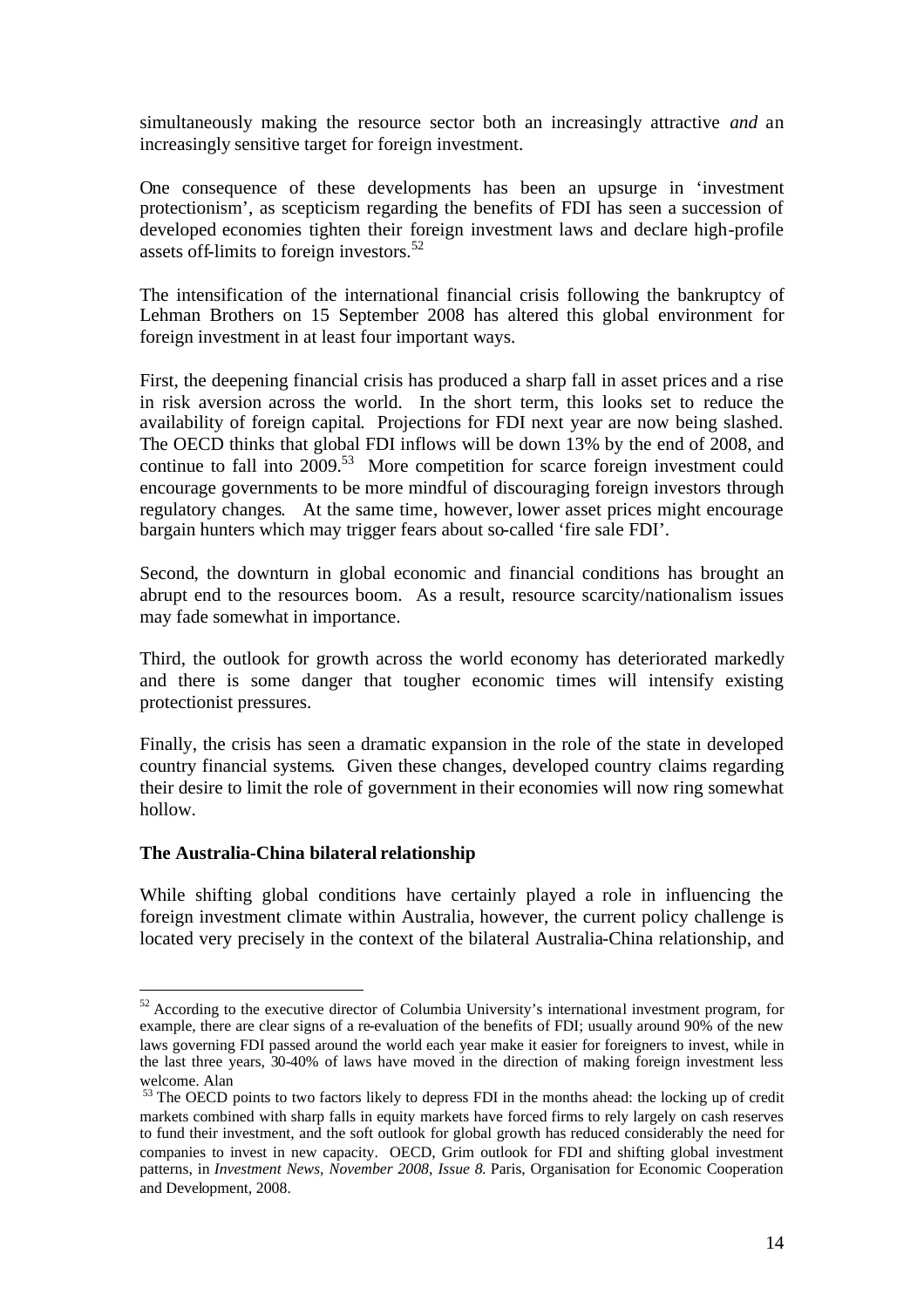in particular in the surge of *Chinese* investment into the Australian resource sector, and in Canberra's response to that surge.

To some extent, the rise in Chinese interest in investing in Australia should come as no great surprise.<sup>[54](#page-15-0)</sup> Until recently, the bilateral economic relationship has been a very lopsided one. Trade ties have been deep, and getting deeper: in 2007/8, two-way trade in goods and services reached A\$63.7 billion, accounting for 13% of total Australian trade and making China our largest trading partner. In marked contrast, investment links have been very modest. The total stock of Chinese foreign investment in Australia at the end of 2007 was a mere \$6.2 billion, or less than half of one percent of the value of total foreign investment.

That large gap between the scale of the trading and investment relationships has now started to close. Moreover, it has been showing signs of doing so very quickly. Over the past two financial years, Australia has approved some A\$10 billion in proposed Chinese investment, and earlier this year forecasts for 2007-08 suggested a figure for proposed investment in excess of A\$30 billion.<sup>[55](#page-15-1)</sup> In this sense the China relationship is following the pattern of Australia's highly successful economic relationship with Japan, dating back to the 1970s, which saw major Japanese investment follow trade in the resources sector. Not surprisingly, such a dramatic increase has caught the attention of policymakers, as have high profile deals such as Chinalco's US\$14 billion dawn raid on Rio Tinto.

One important complication with regard to Chinese investment arises from the nature of the Chinese economic model. Since Australia's Foreign Investment Policy requires that every investment proposal from a government-controlled entity undergo inspection by the FIRB, and as a great many Chinese businesses have governmentownership stakes, a large share of Chinese investment in Australia inevitably falls into the review process.

A further important complication is (geo-) political. Traditionally Australia's most important trading partners have also been our key security partner (the UK and then the US) – or at least an ally of our key security partner (Japan), all of them democracies. Now for the first time our largest trading partner is authoritarian, a quasi-mercantilist, and a strategic competitor of our major ally.

Public opinion seems to be alert to these emerging complexities. *The Lowy Institute Poll 2008* showed that 62 per cent of Australians agree that China's growth has been good for Australia but also revealed growing unease about the strategic consequences of China's rise: 60 per cent agreed that China's aim is to dominate Asia and 52 per cent agreed that Australia should join with other countries to limit China's influence.

<span id="page-15-0"></span><sup>&</sup>lt;sup>54</sup> Thirlwell, Sharing the spoils of China's rise means negotiating some tricky investment twists and turns.

<span id="page-15-1"></span><sup>55</sup> Swan. *Australia, China and this Asian Century.* Speech to the conference "The changing global financial environment: Foreign investment in Australia and China", an Australia China Business Council Forum in collaboration with The Lowy Institute for International Policy and the Faculty of Business and Economics, Monash University.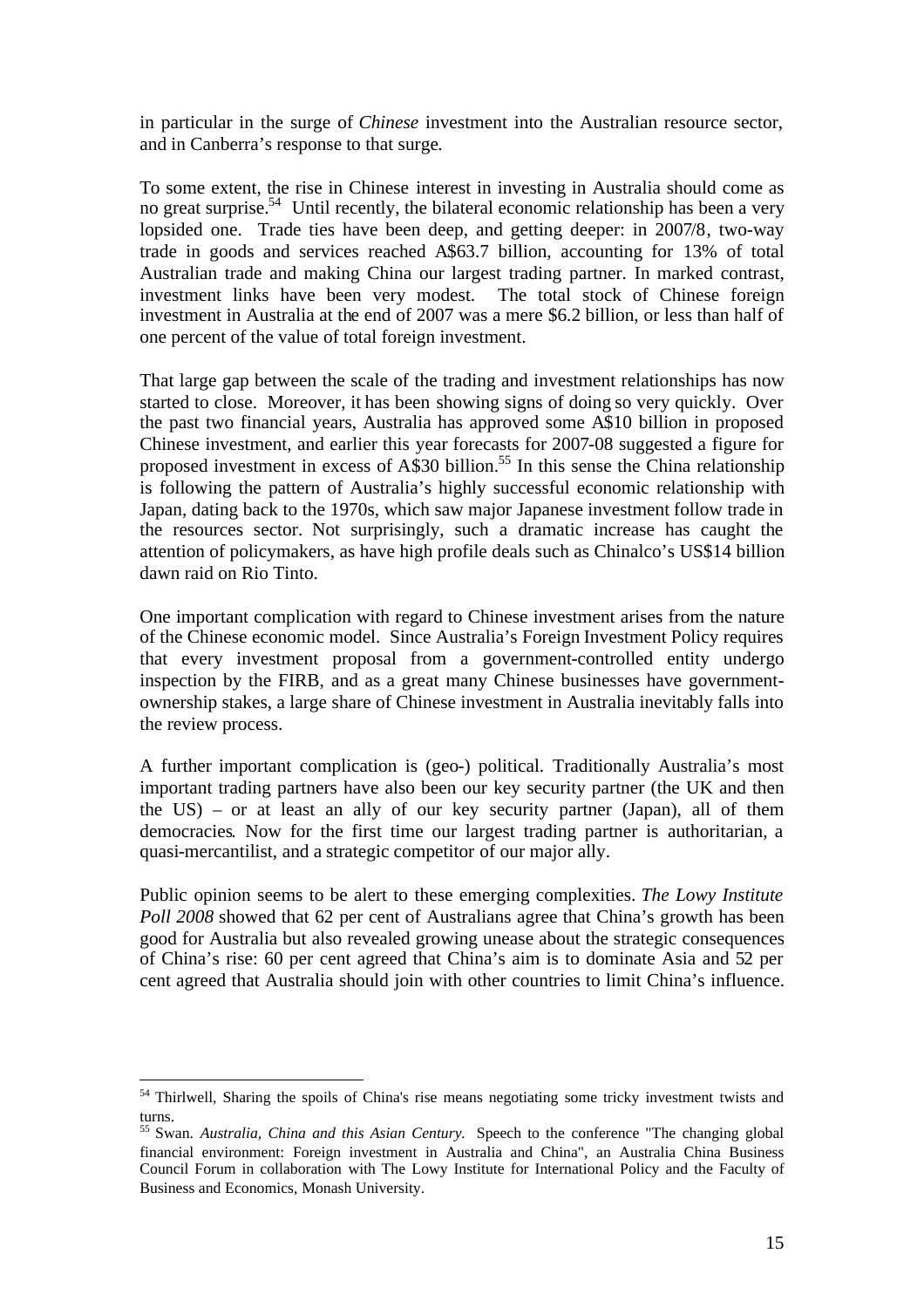China was the most opposed in a list of potential sources of foreign governmentcontrolledinvestment (Figure 6).<sup>56</sup>



Source: Hanson, *Australia and the World: Public Opinion and Foreign Policy. The Lowy Institute Poll 2008*. (2008)

#### **Should we worry specifically about the resource sector?**

Importantly, the current policy challenge relates not just to Chinese investment, but more specifically to Chinese investment in the *resources* sector. A particular issue that arises here relates to presence of resource rent – that is, the supernormal or excess profit that is earned in the exploration, development and extraction of mineral deposits. Resource rents can be a product of the quality differential between mining projects: Australia is a low cost iron ore producer, for example, and so at a world price that is set by the (higher cost) marginal producer earns a rent that cannot be .<br>competed away.<sup>[57](#page-16-1)</sup>

In the case of the iron ore market – which has a market structure that looks something like a cartel with a fringe of smaller players, whereby a small number of large players set the price taking into account the impact this will have on the fringe producers – it should be possible for the major producers to restrict output in the face of strong, inelasticdemand to extract an additional scarcity rent.<sup>58</sup> Crucially, using market power to restrict output and drive up scarcity rents may be in the national interest of

<span id="page-16-0"></span><sup>&</sup>lt;sup>56</sup>The question asked with regard to foreign investment was: 'If a company, bank or investment fund controlled by a foreign government was trying to buy a controlling stake in a major Australian company, please say whether you would be strongly in favour, in favour, opposed, strongly opposed or you don't know, if the foreign government was the government of:' Hanson

<span id="page-16-1"></span><sup>57</sup> The definition of resource rent is from Lindsay Hogan, *International minerals taxation: Experience and issues*. ABARE conference paper 08.11. Canberra, Australian Bureau of Agricultural and Resource Economics, 2008.

<span id="page-16-2"></span><sup>58</sup> This argument is developed in Adrian Blundell-Wignall and Gert Wehinger, *Open capital markets and sovereign wealth funds, pension funds and state-owned enterprises*. Paper presented at the conference "Sovereign Wealth Funds in an Evolving Global Financial System" held at the Lowy Institute on 25-26 September 2008 and organised by the Lowy Institute and the Centre for Applied Macroeconomic Analysis in the Australian National University College of Business and Economics. Sydney, 2008. In their paper the authors are at pains to note that there are very few circumstances, where foreign investment policy should be used to restrict investment in the resource sector, but note that the national interest issues raised by the discussion of resource rents merits further study.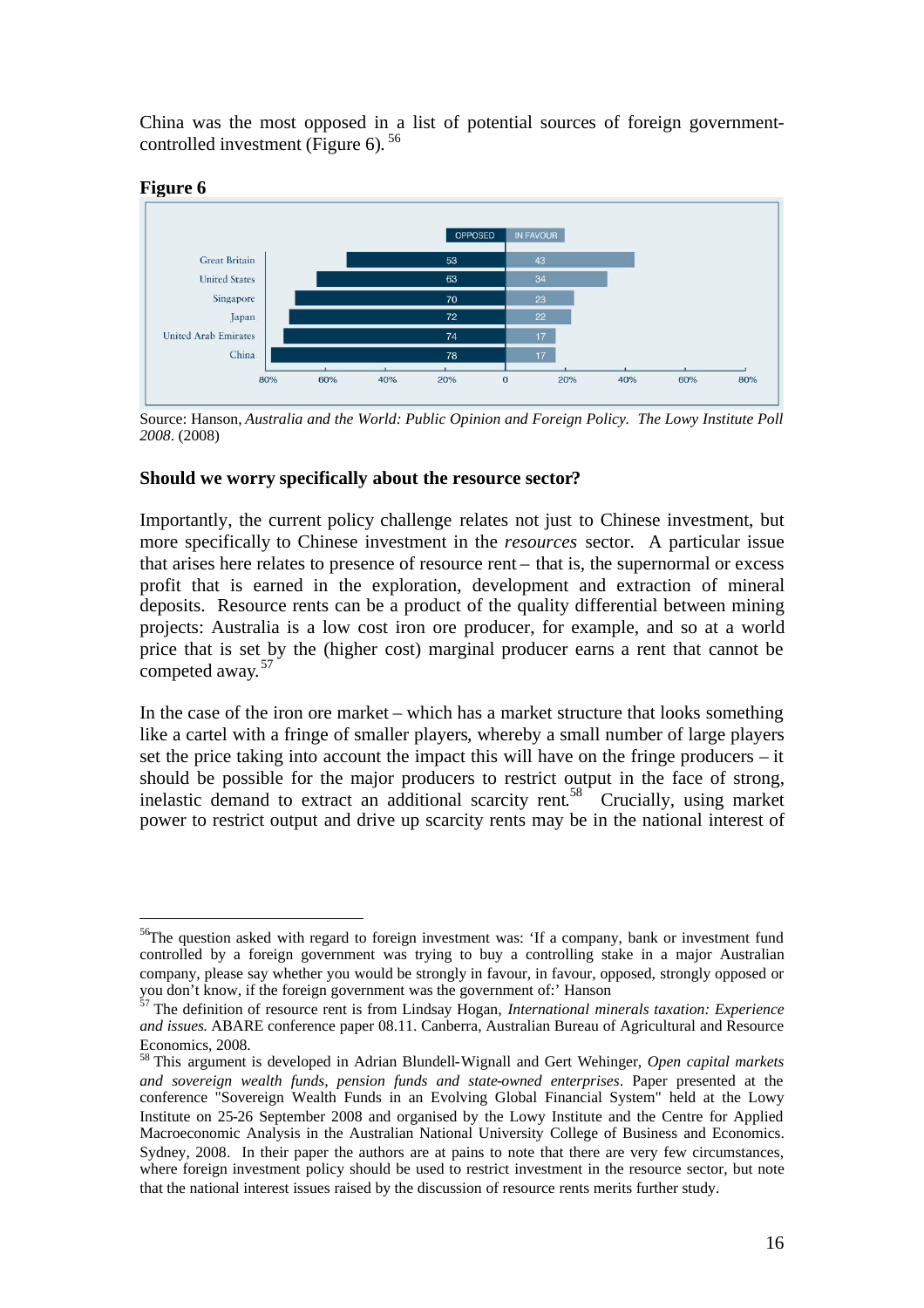the producing country, since this might allow it to take advantage of the Hotelling condition.[59](#page-17-0)

It follows that allowing a foreign investor from a consuming country like China to make an investment that will compromise the use of that market power may not be in Australia's national interest, since China and Australia may well have divergent interests when deciding on pricing and on how the economic and scarcity rent is to be shared. If the investor is government-controlled, these conflicting national interests are arguably even more likely to come to the fore: with its rapidly growing demand for resources, China, for example, might prefer that output expand at a more rapid rate (and lower price) than may be in Australia's national interest. $60$ 

#### **Don't Panic**

There is no need to panic about Chinese foreign investment into Australia and the consequences for the national interest, however. In particular, there is no need to tighten Australia's existing foreign investment framework.

At present, the majority of foreign investment into Australia is – quite rightly – not treated by the existing policy framework as threatening our national interest in any way, whether by virtue of its size or the particular sector into which it is headed. For the same reasons, this will remain the case even as the flow of Chinese investment increases. In other circumstances where there are particular concerns – related to competition or government revenues – there are other domestic policy tools (competition policy, taxation policy) that can be brought to bear without turning to additional restrictions on foreign investment.

That will still leave some sectors and investments that will trigger sensitivities, regardless of whether the foreign investor is government or privately controlled. Here, the existing policy framework already provides the Treasurer with plenty of scope to intervene. Indeed, since the veto of Shell's attempted takeover of Woodside in 2001 a common criticism has been that that there is too *much* discretion available, not too little.

There will also be a small number of cases where Canberra will decide that while a private sector investor is acceptable, a government-controlled one isn't. We suggested above that one example of this situation could arise in the case of a foreign government-controlled investor taking a significant stake in a resource company that can exercise market power. The Government is already thinking along these lines: according to the Treasurer, '*as the proposed participation by a consumer of the resource increases to the point of control over pricing and production, and especially where the resource in question is already developed and forms a major part of the total resource, or where the market disciplines applying to public companies are*

<span id="page-17-0"></span><sup>&</sup>lt;sup>59</sup> The Hotelling condition states that a country should run down its exhaustible resource in such a way that the net price rises at the rate of interest.

<span id="page-17-1"></span> $60$  Note that if the target of Chinese investment does not have any global pricing power, then no such issue arises. Alternatively, if the foreign investor is a private resource extraction company, then again no issues should arise, since the company is likely to use its market power to maximise the price for shareholders. Blundell-Wignall and Wehinger, *Open capital markets and sovereign wealth funds, pension funds and state-owned enterprises*,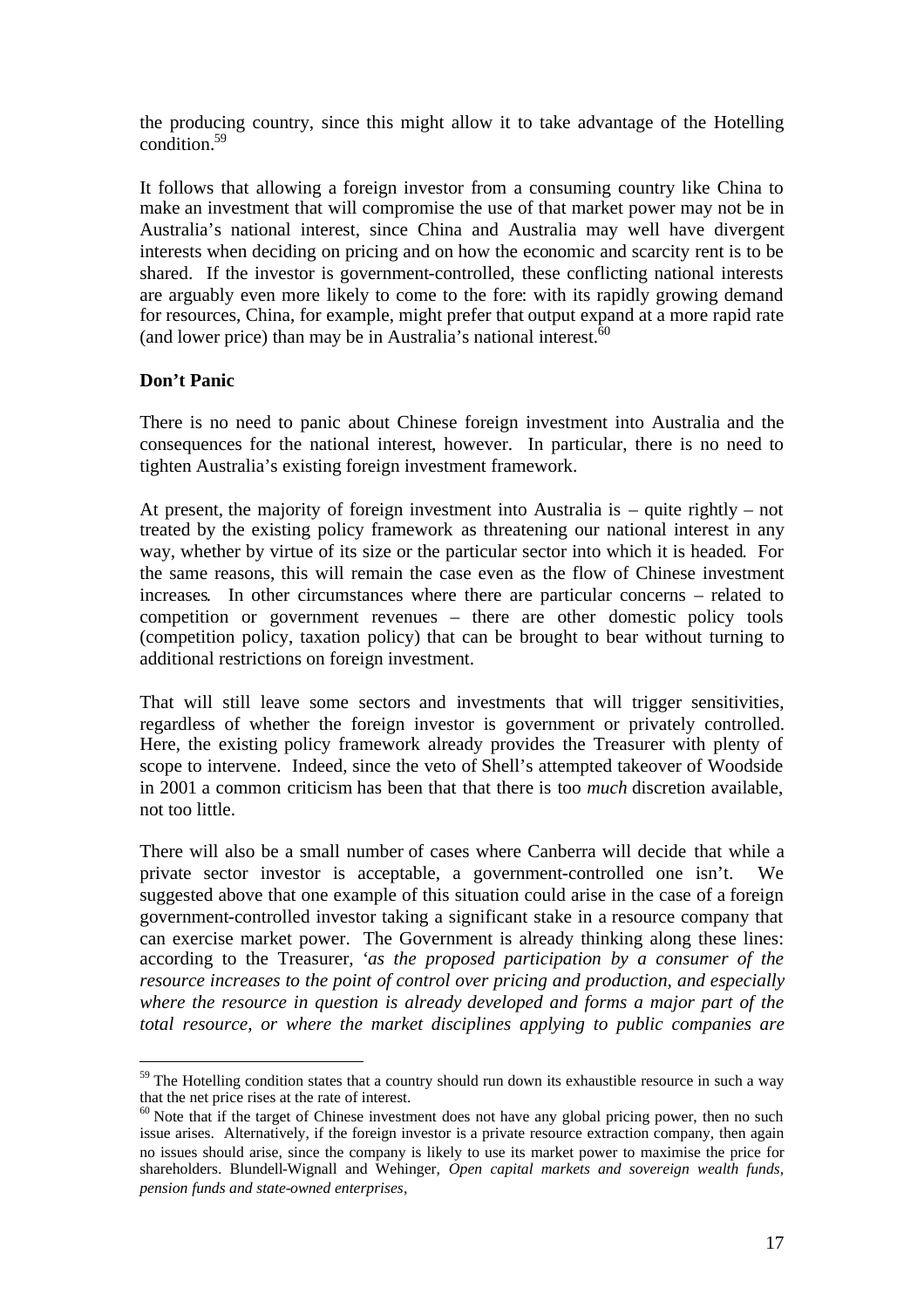*absent, I will look more carefully at whether the proposal is in the national interest.'*[61](#page-18-0) Again, the current framework, even prior to the announcement of the six principles on 17 February 2008, already provides adequately for such circumstances in the form of the national interest test, allowing the Treasurer to either set appropriate conditions to mitigate specific concerns, or to exercise an outright veto.

Overall then, fears that the current foreign investment framework is inadequate to deal with the challenges posed by Chinese investment are unfounded. At the same time, however, concerns about the adverse consequences of the existing foreign investment regime should not be exaggerated. Granted, the additional elaboration provided by the Treasurer's enunciation of six guidelines for foreign investment was probably unnecessary, in that the existing national interest test was already quite adequate. $62$ But some of the concerns now being expressed about the political nature of the process either look overdone or ignore political realities.

This is not to say that we think there is no room for improvement. The FIRB process in particular is often criticised for a lack of transparency, and it is possible that some improvements could be made here. That said, it appears that one major constraint is the requirement of the companies themselves to secure commercially confidential information. Moreover, when the Treasurer did move to increase the transparency of the process by announcing his six principles, this was instead seen in some quarters as adding additional restrictions to the investment process.

One change that we think is worth considering is extending the terms offered to the United States under the AUSFTA to all foreign investors. This would remove the current bias in the foreign investment process and at a minimum provide a reduction in transaction costs, along with at least the potential for some significantly larger welfare gains, while leaving the national interest test intact. A complicating factor here, however, at least regarding timing, is Australia's continuing bilateral FTA negotiations with China, Japan and several other economies, since Canberra may see some bargaining advantage in holding back investment concessions until these have been concluded.

<span id="page-18-0"></span><sup>61</sup> Swan. *Australia, China and this Asian Century.* Speech to the conference "The changing global financial environment: Foreign investment in Australia and China", an Australia China Business Council Forum in collaboration with The Lowy Institute for International Policy and the Faculty of Business and Economics, Monash University.

<span id="page-18-1"></span><sup>62</sup> This is also the conclusion reached by Drysdale and Findlay, *Chinese foreign direct investment in Australia: Policy issues for the resource sector*,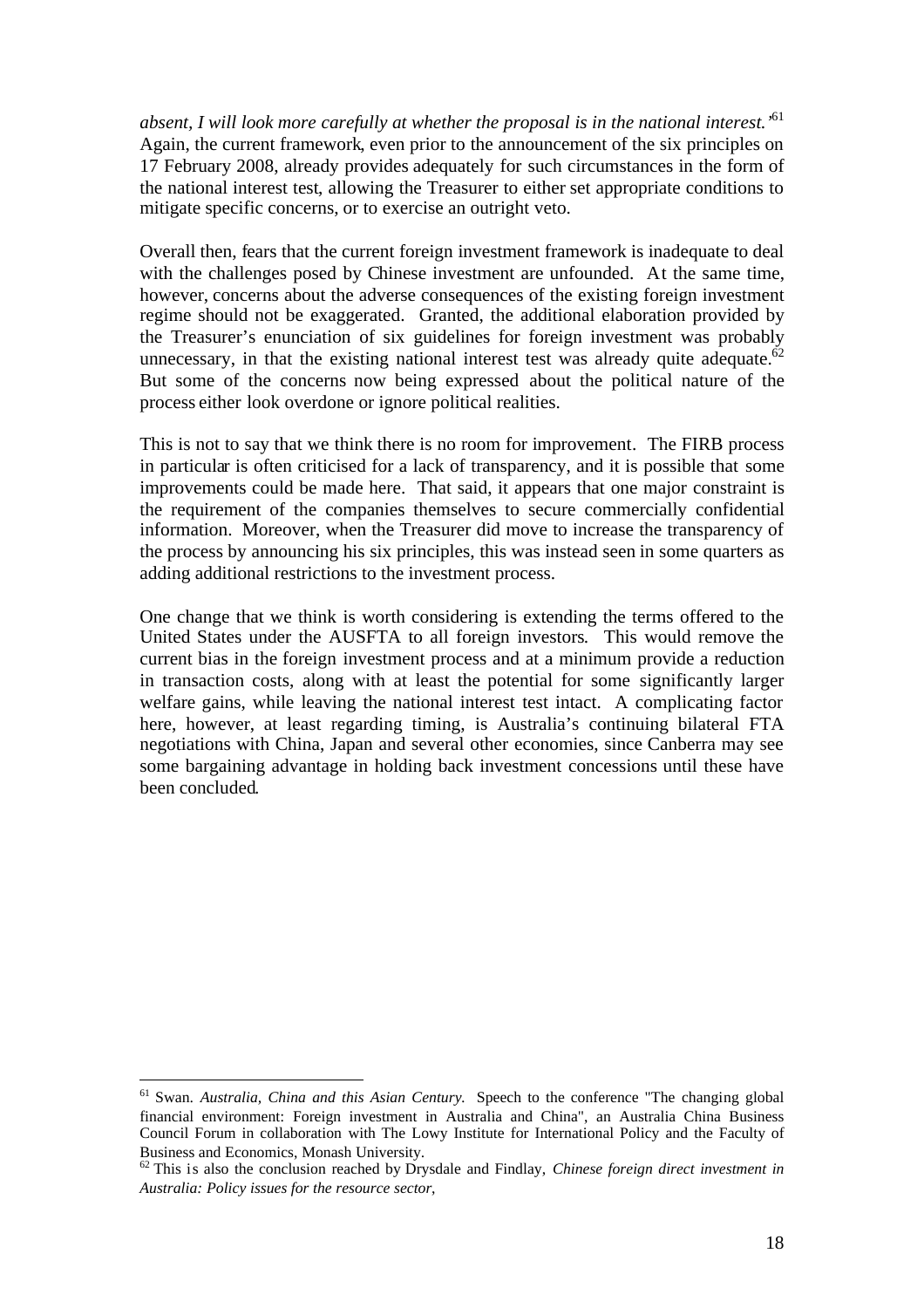#### **References**

- A T Kearney. *New concerns in an uncertain world: The 2007 Foreign Direct Investment Confidence Index*. 2008.
- Anderlini, Jamil. Beijing uses forex reserves to target Taiwan. *Financial Times*, 11 September 2008.
- Australian Parliamentary Library Paper. *Foreign investment rules and Sovereign Wealth Funds*. Canberra, Australian Parliamentary Library, 2008.
- Australian Treasury. *Summary of Australia's foreign investment policy*. Canberra, Foreign Investment Policy Division, The Treasury, April 2008.

Beattie, Alan. Left in the cold. *Financial Times*, 25 April 2008.

- Blundell-Wignall, Adrian and Gert Wehinger. *Open capital markets and sovereign wealth funds, pension funds and state-owned enterprises*. Paper presented at the conference "Sovereign Wealth Funds in an Evolving Global Financial System" held at the Lowy Institute on 25-26 September 2008 and organised by the Lowy Institute and the Centre for Applied Macroeconomic Analysis in the Australian National University College of Business and Economics. Sydney, 2008.
- Cho, David and Ariana Eunjung Cha. Chinese spying is a threat, panel says. *Washington Post*, 16 November 2007.
- CIE. *Economic analysis of AUSFTA: Impact of the bilateral free trade agreement with the United States*. Canberra, Centre for International Economics, April 2004.
- Cook, Malcolm and Mark Thirlwell. *The changing global financial environment: Implications for Foreign Investment in Australia and China. Outcomes Report*. Lowy Institute Perspectives. Sydney, Lowy Institute for International Policy, July 2008.
- Costello, Peter. *Media release by the Former Treasurer Peter Costello No. 060*. Canberra, 22 August 2001.
- Dee, Philippa. *The Australia-US Free Trade Agreement: An Assessment*. Pacific Economic Papers No. 345. Canberra, Australian National University, 2005.
- Devlin, Will and Bill Brummitt. *A few sovereigns more: The rise of Sovereign Wealth Funds*. Canberra, Australian Treasury, 2007.
- Drezner, Daniel. *Daniel W. Drezner, Professor of International Politics, The Fletcher School, Tufts University, Testimony before the Subcommittee on Domestic and International Monetary Policy, Trade and Technology, Financial Services Committee, US House of Representatives*. Washington DC, September 2008.
- Drysdale, Peter and Christopher Findlay. *Chinese foreign direct investment in Australia: Policy issues for the resource sector*. Paper for presentation to Crawford School Public Seminar, Crawford Building, Australian National University, 4 September 2008. Canberra, 2008.
- Financial Times Editorial Comment. Scrap the Firb. *Financial Times*, 10 February 2005.

Foreign Investment Review Board. *Annual Report 2006-07*. Canberra, 2008.

- Gallagher, Peter. Arbitrary approvals hurt us all. *Australian Financial Review*, 26 August 2008.
- Golding, Greg and Rachael Bassi. *Australian regulation of investments by Sovereign Wealth Funds and State Owned Enterprises*. Paper presented at the conference "Sovereign Wealth Funds in an Evolving Global Financial System" held at the Lowy Institute on 25-26 September 2008 and organised by the Lowy Institute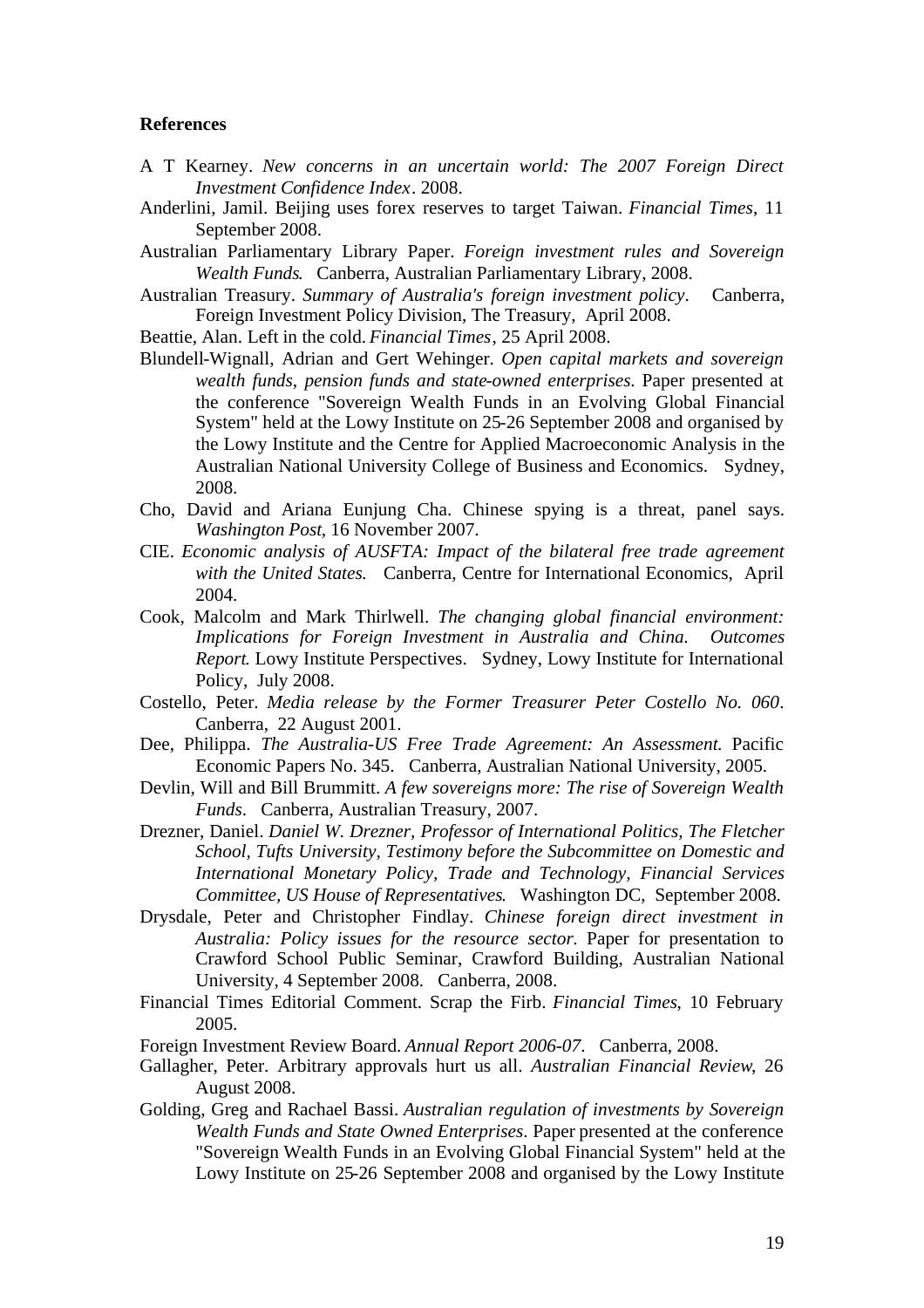and the Centre for Applied Macroeconomic Analysis in the Australian National University College of Business and Economics. Sydney, 2008.

- Hanson, Fergus. *Australia and the World: Public Opinion and Foreign Policy. The Lowy Institute Poll 2008*. Sydney, Lowy Institute for International Policy, 2008.
- Hogan, Lindsay. *International minerals taxation: Experience and issues*. ABARE conference paper 08.11. Canberra, Australian Bureau of Agricultural and Resource Economics, 2008.
- ITS Global. *Foreign Direct Investment in Australia - the increasing cost of regulation: Report by ITS Global*. Melbourne, 9 September 2008.
- Korporaal, Glenda. China warns Labor on investment curbs. *The Australian*, 2 July 2008.
- Lynch, David J. Law enforcement struggles to combat Chinese spying. *USA Today*, 22 July 2007.
- Manzullo, Donald A and Kenny Marchant. *Statement for the Record Submitted by Congressman Donald A. Manzullo and Congressman Kenny Marchant, 'Sovereign Wealth Funds: New Challenges From A Changing Landscape', Committee on Financial Services Subcommittee on Domestic and International Monetary Policy, Trade and Technology, US House of Representatives,* . Washington DC, 10 September 2008.
- Marchick, David M and Matthew J Slaughter. *Global FDI policy: Correcting a protectionist drift*. Council Special Report No. 34. New York, Council on Foreign Relations, 2008.
- Miracky, William, Davis Dyer, Drosten Fisher, Tony Goldner, Loic Lagarde and Vicente Piedrahita. *Assessing the Risks: The Behaviours of Sovereign Wealth Funds in the Global Economy*. Monitor Group, June 2008.
- Nicoletti, Giuseppe, Stephen S Golub, Dana Hajkova, Daniel Mirza and Kwang-Yeol Yoo. *The influence of policies on trade and foreign direct investment*. OECD Economic Studies No. 36. Paris, Organisation for Economic Cooperation and Development, 2003.
- OECD. Freedom of investment, national security and 'strategic' industries: An interim report. In *International investment perspectives: Freedom of investment in a changing world*. Paris, Organisation for Economic Cooperation and Development, 2007.
	- ———. Grim outlook for FDI and shifting global investment patterns. In *Investment News, November 2008, Issue 8*. Paris, Organisation for Economic Cooperation and Development, 2008.
	- ———. OECD's FDI regulatory restrictiveness index: Revision and extension to more economies and sectors. In *International investment perspectives: Freedom of investment in a changing world*. Paris, Organisation for Economic Cooperation and Development, 2007.
		- ———. *OECD Code of Liberalisation of Capital Movements, 2007 Update*. Paris, Organisation for Economic Cooperation and Development, 2007.
- Setser, Brad W. *Sovereign wealth and sovereign power*. Council on Foreign Relations Report No 37. New York, September 2008.
- Stevens, Matthew. China faces mining investment curbs. *The Australian*, 26 June 2008.
- Swan, Wayne. *Australia, China and this Asian Century.* Speech to the conference "The changing global financial environment: Foreign investment in Australia and China", an Australia China Business Council Forum in collaboration with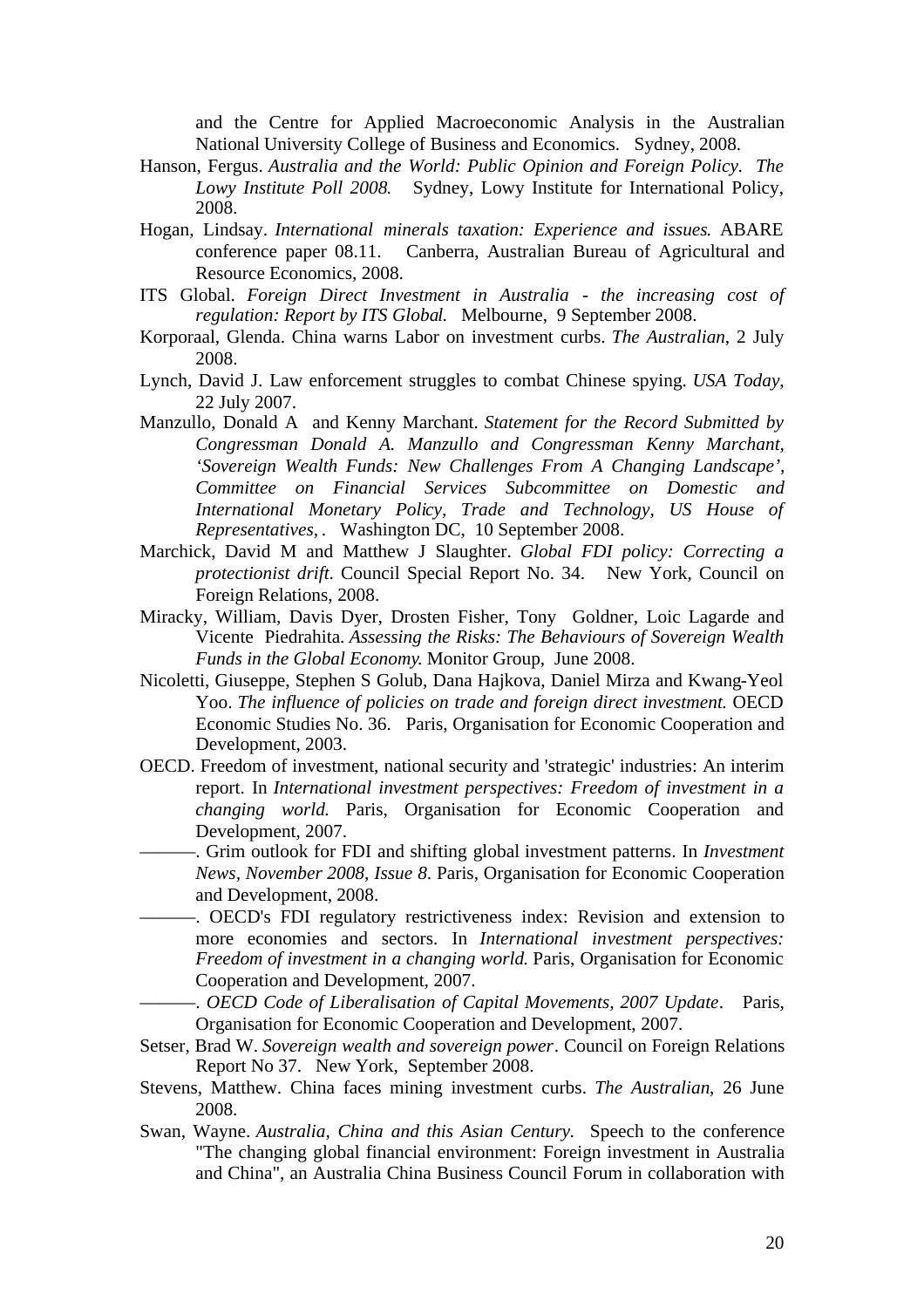The Lowy Institute for International Policy and the Faculty of Business and Economics, Monash University. Melbourne, 4 July 2008.

- The Australian Treasury. *Summary of Australia's foreign investment policy*. Canberra, Foreign Investment Policy Division, The Treasury, April 2008.
- The Heritage Foundation. *2008 Index of Economic Freedom: The link between opportunity and prosperity*. Washington DC, The Heritage Foundation and The Wall Street Journal, 2008.
- Thirlwell, Mark. *Second thoughts on globalisation: Can the developed world cope with the rise of China and India?* Lowy Institute Paper 18. Sydney, Lowy Institute for International Policy, 2007.
	- ———. Sharing the spoils of China's rise means negotiating some tricky investment twists and turns. *The Australian*, 7 July 2008.
- Truman, Edwin. *Testimony before the Subcommittee on Domestic and International Monetary Policy, Trade and Technology, Financial Services Committee, US House of Representatives,* . Washington DC, 10 September 2008.
- UNCTAD. *World Investment Prospects Survey: 2008-2010*. Geneva, United Nations Conference on Trade and Investment, 2008.
	- ———. *World Investment Report 2008: Transnational corporations and the infrastructure challenge*. Geneva, United Nations Conference on Trade and Investment, 2008.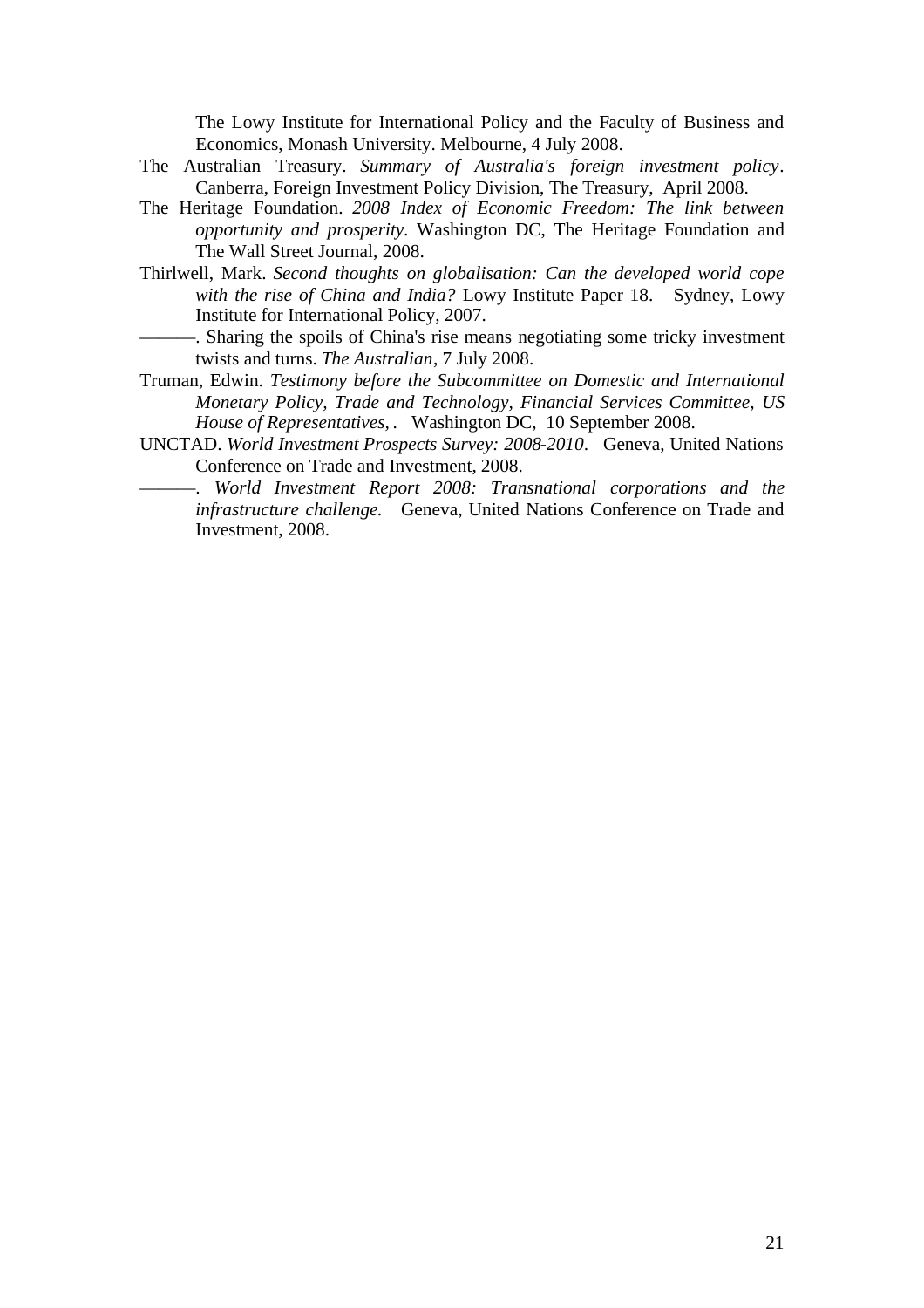

2007 stock of inward FDI as % of GDP

**Figure 1**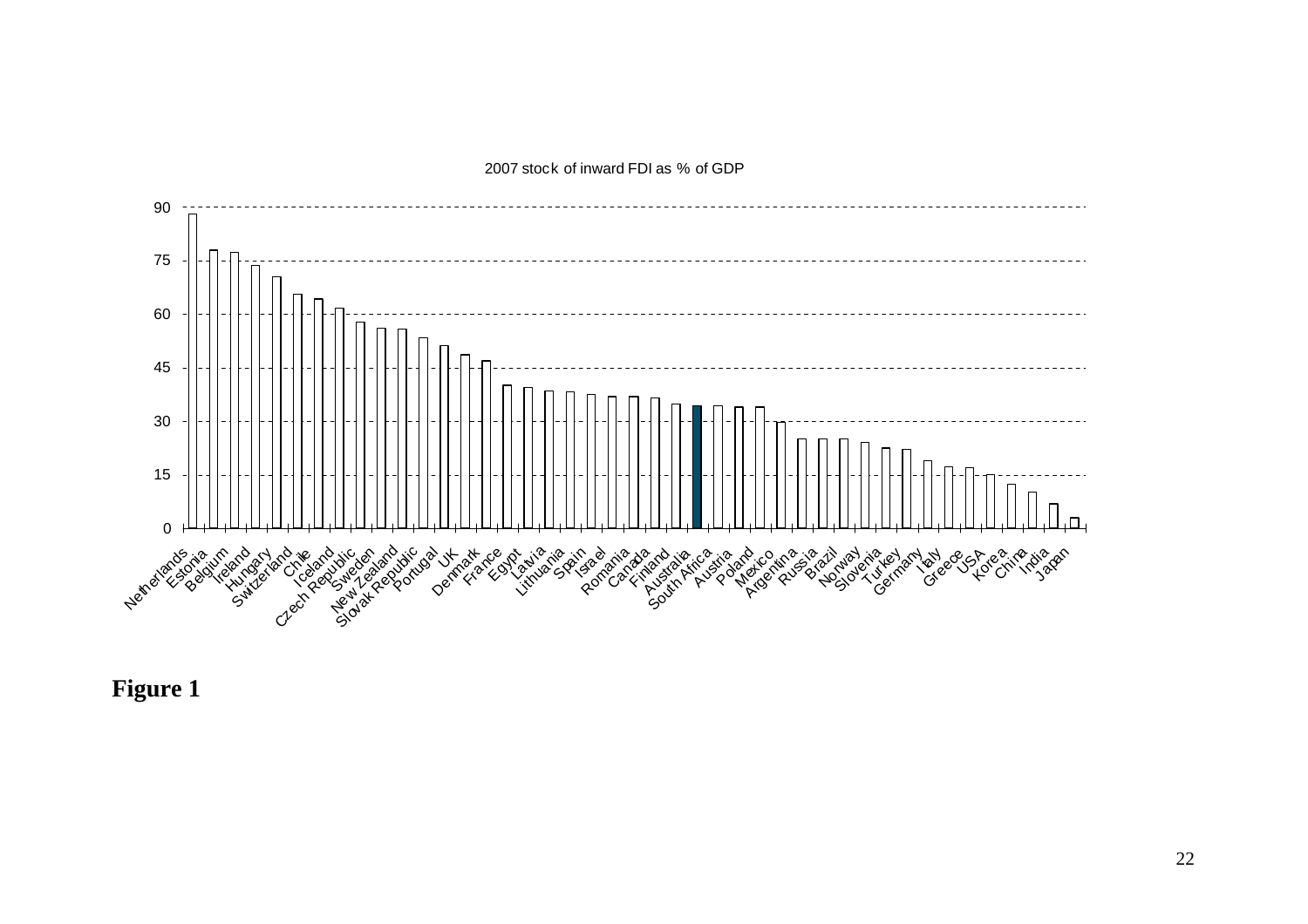

A T Kearney 2007 FDI Confidence Index

### **Figure 2**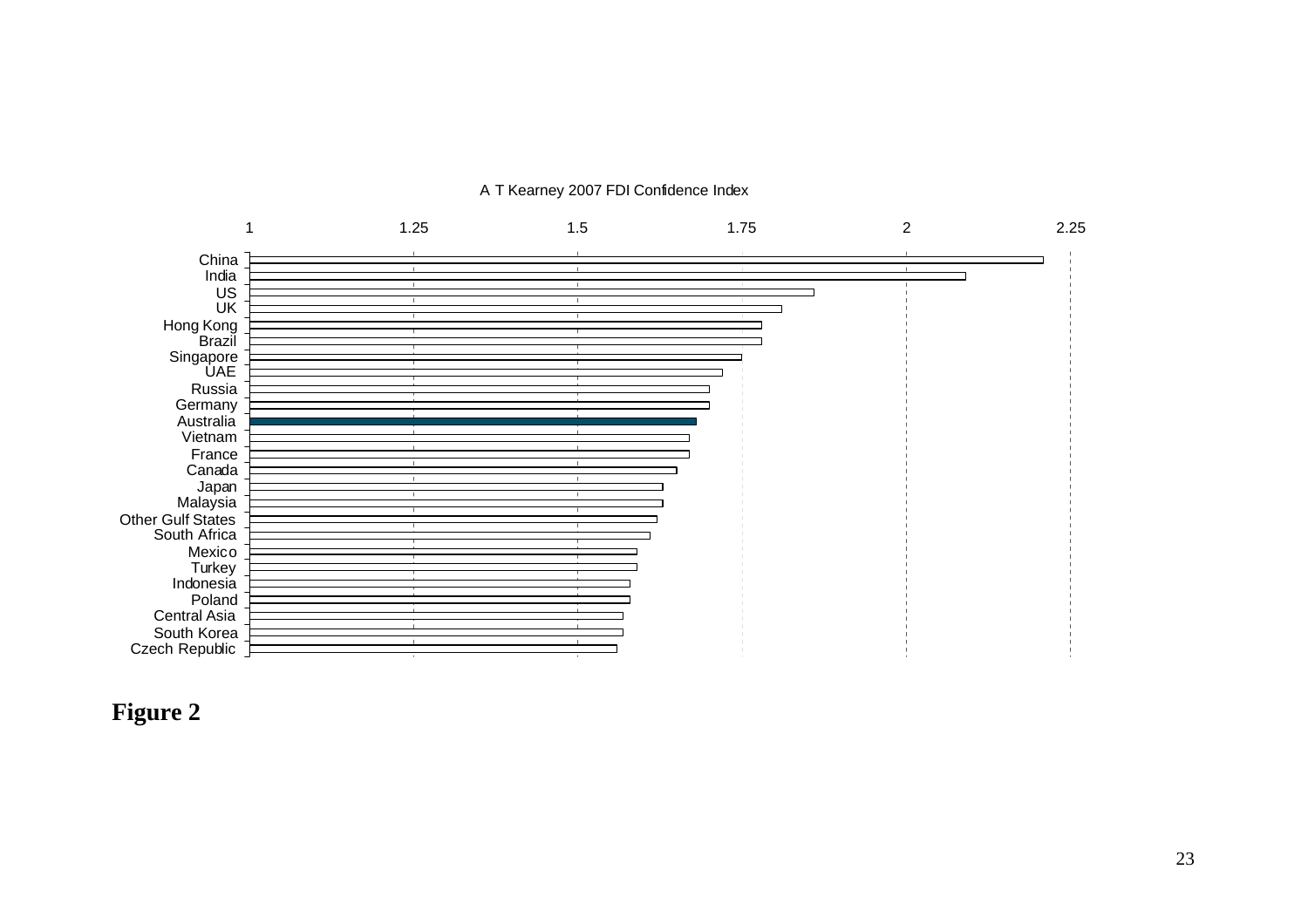

Heritage Investment Freedom Sub-index